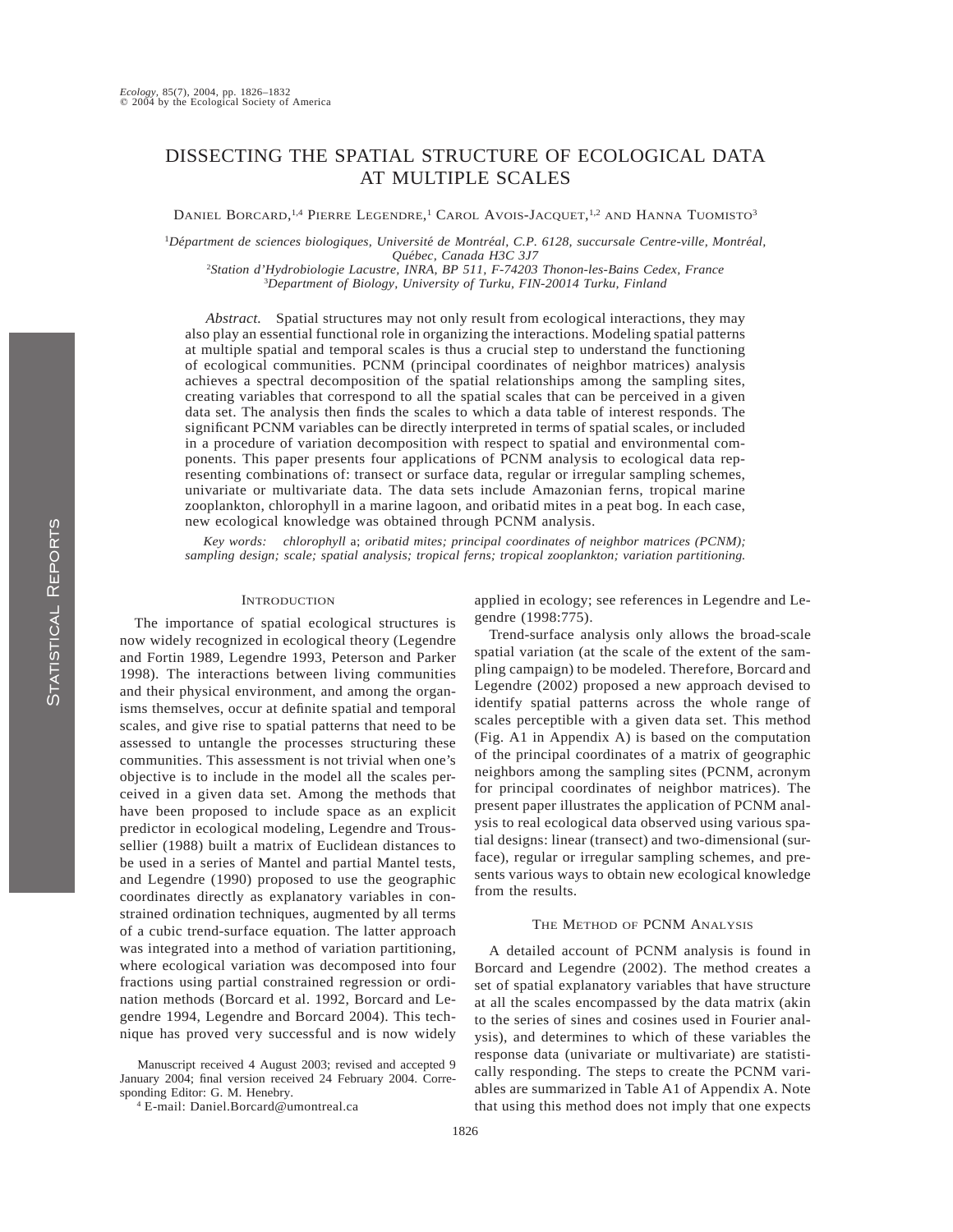to find periodic spatial structures: the spectral variables are used mainly to model nonlinear structures through a flexible combination of sine waves.

When the sampling design is a linear transect with equidistant points, the spatial variables are a series of sine waves with periods decreasing from  $n + 1$  (where *n* is the number of points in the transect) to  $\sim$ 3. The number of variables obtained in this case is 2*n*/3 rounded to the upper integer value. Under other sampling designs, the number and shape of the PCNM variables may differ, but they always correspond to the number of positive eigenvalues of the principal coordinate analysis.

The response data should be checked for linear trends prior to the application of PCNM analysis. A trend indicates the presence of a spatial structure at broader scale than the sampling extent. Although PCNM analysis is capable of recovering linear trends, it is pointless to use a combination of sine waves to model gradients. This may also obscure other structures that could have been recovered from the data; half the available PCNM variables would be needed to model the trend, so that their role in modeling finer structures could go unnoticed.

#### ILLUSTRATION USING REAL ECOLOGICAL DATA

The various data sets presented here deal with different kinds of data and sampling strategies, and we propose several ways of interpreting the results, which may suit different research purposes.

### *Regular one-dimensional sampling (transect): a fern species in upper Amazonia*

The data were gathered during a research program on vegetation ecology of Amazonian tropical rain forests. PCNM (principal coordinates of neighbor matrices) analysis was applied to two linear transects located in Northeastern Peru, in the regions of Nauta  $(4°27' S, 4°3)$ 73°35′ W) and Huanta (3°17′ S, 71°51′ W). Previous analyses on these transects can be found in, e.g., Tuomisto et al. (1995) and Tuomisto and Poulsen (2000). Each transect consists of 260 adjacent, square  $(5 \times 5 \text{ m})$  subplots where the abundances (number of individuals) of all species of ferns were recorded, as well as the following environmental variables: elevation above the lowest point in the transect (in meters), thickness of organic soil horizon (in centimeters; a single measurement at the center of the subplot), degree of drainage (six ordered classes), canopy height (in meters), number of tree stems in five ordered classes of diameter at breast height (dbh), number of lianas in three diameter classes, tree canopy coverage (percentage), shrub coverage (percentage) and (at Nauta only) herb coverage (percentage). We analyzed the spatial distribution of the most abundant species, *Adiantum tomentosum* Klotzsch, to assess the spatial scales at which the abundance of this species is structured, and relate these scales to the environmental variables. We could have analyzed the whole fern community if the study had been aimed at answering community-level questions, but the results would have been less precise for any one species. The Nauta results are presented in detail here; the Huanta results are found in Appendix B.

*Step 1: PCNM analysis of* A. tomentosum *at Nauta*.—The *A. tomentosum* abundances were first squareroot transformed to make them more symmetrical (if not strictly normal). They presented a significant linear spatial trend ( $R^2 = 0.102$ ,  $P = 0.001$ , 999 permutations). Therefore, we detrended the variable before PCNM analysis. PCNM generation over 260 quadrats produced 176 PCNM variables. Among them, 50 were significant, yielding a parsimonious model with  $R^2 =$ 0.815. The spatial model was arbitrarily partitioned into four additive submodels corresponding to the following scales: very broad (the 10 first PCNM variables, which were all significant;  $R^2 = 0.333$ ), broad (8 significant PCNM from the group 11 to 20;  $R^2 = 0.239$ ), medium (12 significant PCNM from 21 to 50;  $R^2$  = 0.126) and fine (20 significant PCNM from 51 to 176;  $R^2 = 0.117$ ). To identify the significant periods in the submodels, we computed a contingency periodogram (a method for periodic analysis of short data sets; Legendre et al. 1981) on each of them. Significant periods of 50 and between 71 and 88 subunits, i.e., of 250 m and between 355 and 440 m, were found in the verybroad-scale submodel; 36 subunits (180 m) in the broad-scale submodel; 18 subunits (90 m) at medium scale; and 10 and 13 subunits (50 and 65 m) at fine scale. The data, model, and submodels are displayed in Fig. 1.

*Step 2: regression of fern data and PCNM submodels on environmental variables*.—To identify the environmental variables related to *A. tomentosum* abundance at all scales, the (square-root-transformed and detrended) fern data as well as the four spatial submodels obtained above were submitted to multiple regressions with backward elimination of explanatory variables. Linearity of the relationship between the dependent and each (untransformed) explanatory variable was checked visually. The significant variables (with probabilities) are given in Table B1 of Appendix B. Most environmental variables explaining one or more spatial submodels are significant in a classical, non-spatial regression involving the fern counts. Most prominent is elevation, significant at very broad and broad scales. This variable acts as a proxy for unmeasured edaphic factors that vary at these scales, for instance soil differences related to catena formation. Of the other soil properties, thickness of organic soil horizon is significant in the models at very broad scale, and drainage at medium scale. The influence of vegetation structure is represented by several variables. Canopy height is the most important at very broad scale. The number of trees with dbh 3–7.5 cm has some influence at broad scale. The canopy, shrub, and herbaceous coverage variables each explain one submodel significantly, without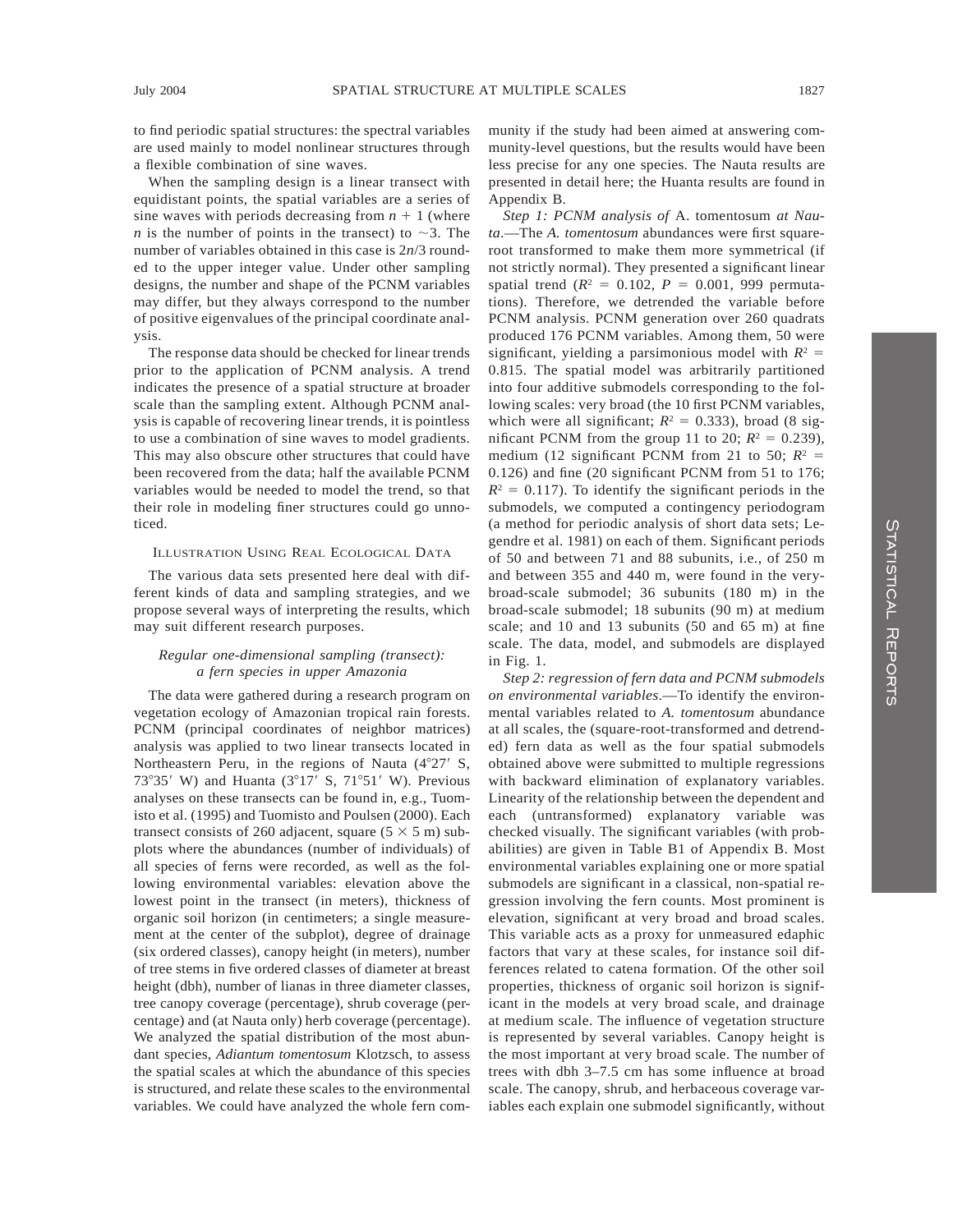appearing significant in the regression of fern counts on the original environmental variables. Their effect is thus better detected by a filtered variable focusing on the relevant spatial scale. No environmental influence could be related to the fine-scale pattern; see *Discussion*, below.

At Huanta (Table B2 and Fig. B1 in Appendix B), the soil-related variables are the same and act at the same scales as at Nauta, although the spatial component in fern abundance was much weaker than at Nauta. None of the vegetation coverage variables is significant, and canopy height acts at a finer scale. Several variables of tree and liana counts are significant at very broad scale, which is probably related to the peculiar shape of this submodel, showing essentially one major bump and trough in the right-hand portion of the transect.

### *Irregular one-dimensional sampling (transect): zooplankton in Guadeloupe*

PCNM analysis was used to describe the multiscale spatial variation of zooplankton biomass inhabiting a coastal reef lagoon (Guadeloupe, 16°18' N, 61°34' W) and test hypotheses about the biological and physical processes causing zooplankton patchiness (Avois-Jacquet 2002). The zooplankton (two size classes: 190– 600  $\mu$ m and  $>600 \mu$ m) and environmental variables were sampled at 51 irregularly spaced sites (sampling interval: 15–637 m), arranged along a straight-line cross-shelf transect 8.4 km in length. A significant spatial trend was found in the two zooplankton size classes and extracted by regression. PCNM analysis was carried out on the detrended data.

Production of the PCNM variables required a special treatment. The site spacing along the transect was irregular. In order to allow the PCNM analysis to detect features smaller than the widest gap (637 m) between neighboring sites, six supplementary objects were added into the data matrix containing the site coordinates. This filled the voids, leaving a widest gap of 227 m, which provided the truncation distance of the matrix. After principal-coordinate analysis, the supplementary objects were removed from the matrix of PCNM variables. This operation did not affect the dependent variables: it simply allowed us to obtain finer-scale PCNM variables. This trick comes with a price. Since the supplementary objects were removed following the computation of the principal coordinates, there is a loss of orthogonality among the coordinates. Actually, in this case, the largest correlation (between PCNM variables 10 and 26) was 0.295, but most other values were below 0.10. For irregular sampling designs, one has to find a trade-off between fine resolution and orthogonality of the spatial variables, two key properties of PCNM analysis (Borcard and Legendre 2002).

Due to the irregularity of the sampling, the 28 PCNM variables do not portray regular sine waves along the transect, but they can nevertheless be sorted into scales of increasing fineness by examining their shapes or by



FIG. 1. Square-root-transformed *Adiantum tomentosum* abundances and spatial PCNM (principal coordinates of neighbor matrices) model and submodels (ordinate) along the Nauta transect (abscissa; 260 quadrats): (a) *A. tomentosum* (thick line) and parsimonious PCNM model; (b) very-broad-scale (thick line) and broad-scale models; (c) medium-scale model; (d) finescale model. The  $R<sup>2</sup>$  values are calculated with respect to the total variation in the transformed fern count data; they are thus additive. Fern-abundance data before transformation were measured as number of ferns per 25-m<sup>2</sup> quadrat.

computing variograms or correlograms. Examples are shown in Fig. C1 of Appendix C). In regular one-dimensional designs, the order of the PCNM axes always corresponds to the size of the patterns they describe. As usual, only a subset of the PCNM variables significantly explained the variance of the two size classes of zooplankton biomass (Table C1 in Appendix C); they were arbitrarily subdivided into broad-scale (1–5 km: PCNM variables 1 to 9), and medium-scale influences (400–1000 m: PCNM variables 10 and above).

PCNM analysis yielded an  $R^2 = 0.579$  with 10 significant PCNM variables for the small zooplankton (Fig. C2 in Appendix C) and 0.339 with 4 PCNM for the large zooplankton (Fig. C3 in Appendix C). The significant PCNM variables for the two fractions are given in Table C1 of Appendix C. PCNM variables 6 and 9 were significant for both fractions of zooplankton, but the small organisms showed significant spatial variation at more scales than the large ones. The large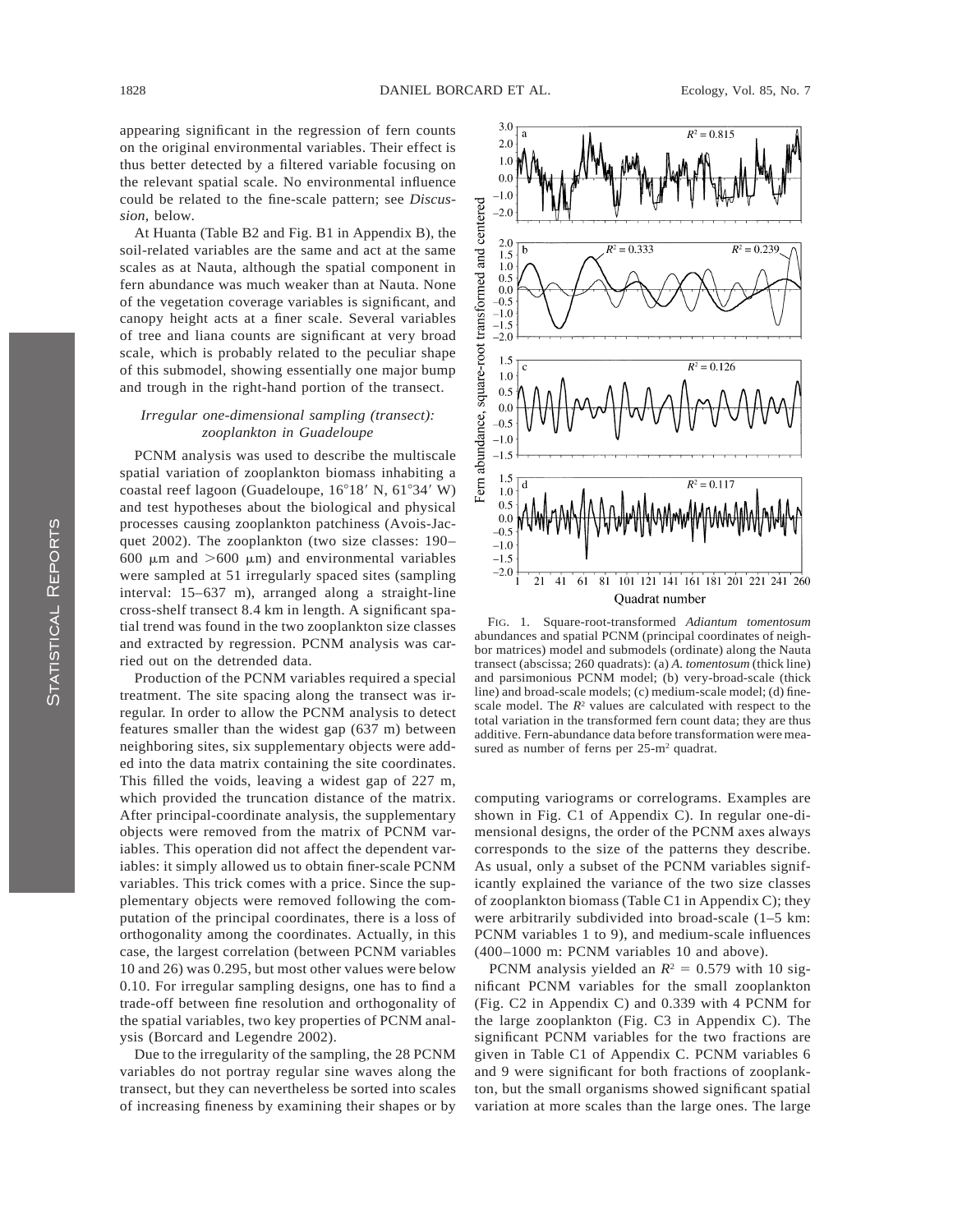and small zooplankton differed strongly in the intensity and spectral composition of their patchiness.

At the scale of the whole lagoon, the biomass pattern consisted in a decreasing gradient from the coast to the barrier reef. The broad- and medium-scale patterns revealed by PCNM analysis (Figs. C2 and C3 in Appendix C) formed waves with periods ranging from 800 m to 2 km. From 0 to 4 km from the shore, large and small zooplankters exhibited low biomass near the coast and high biomass in the middle of the lagoon (Fig. C2c and C3c in Appendix C). At finer scales (Fig. C2d and C3d in Appendix C), they showed patchiness across the whole transect.

To identify the environmental processes that contribute to the generation and maintenance of multiscale spatial variation in the zooplankton, multiple regression with forward selection was used to select the environmental variables that significantly explained each spatial pattern of biomass for each zooplankton size class (i.e., 190–600  $\mu$ m and >600  $\mu$ m). The undetrended environmental data were used first to explain the trend identified in the zooplankton data (i.e., the decreasing biomass gradient from the coast to the barrier reef). Second, the detrended environmental data were used to explain the PCNM models of the detrended zooplankton data. Detailed results are presented in Avois-Jacquet (2002); a short account is given here.

At the scale of the trend, which corresponds to processes larger than the extent of the survey, the decreasing gradient of zooplankton biomass was mainly explained by decreasing phytoplankton biomass. Salinity increased from the coast to the barrier reef, whereas wind speed and dissolved oxygen decreased.

The response of zooplankton at the scale represented by PCNM 6 was mostly linked to the presence of cays and seagrass beds, followed by swell height and dissolved oxygen. The cays had higher zooplankton biomass, greater swell height, and lower values of dissolved oxygen than the seagrass beds. At the scale of PCNM 9, deep muddy bottoms and seagrass beds were negatively linked to zooplankton biomass. Turbidity and swell height were positively linked to zooplankton biomass and showed high values on the cays. The finerscale patterns of small (PCNM 12) and large (PCNM 15) zooplankton were mainly explained by the habitat variables. Wind speed explained PCNM 12 significantly, and large zooplankton showed a negative relationship with phytoplankton biomass at the scale of PCNM 15; this relationship was positive at the scale of the whole lagoon. The results support the hypothesis that the structure of zooplankton biomass and of its generating processes (types and effects) vary across spatial scales (Mackas et al. 1985), as well as the hypothesis that zooplankton spatial structuring is size specific (Piontkovski and William 1995). But globally, at the trend- to broad-scale, the spatial structure of zooplankton biomass was mostly explained by hydrodynamic and biological variables, while across broad to medium scales, the types of habitat dominated.

### *Regular two-dimensional sampling grid: chlorophyll in a brackish lagoon*

First analyzed using Mantel tests by Legendre and Troussellier (1988), this is one of the data sets used to demonstrate the method of variation partitioning (Borcard et al. 1992). Fig. D1 in Appendix D shows the results of a PCNM analysis of a single variable, chlorophyll *a,* over a geographic surface, the Thau marine lagoon (Hérault, southern France: from  $43^{\circ}20'$  to 43°28′ N, and from  $3^{\circ}32'$  to  $3^{\circ}42'$  E; 19 km in length). Chlorophyll *a* (Chl *a*) is an often-used indicator of the abundance of phytoplankton in aquatic ecosystems. A regular sampling grid, with 1-km mesh size, was used to sample 63 sites in the Thau lagoon on 17 June 1986 (Amanieu et al. 1989). Principal-coordinate decomposition of the truncated distance matrix (truncation distance: 1 km) produced 45 PCNM variables; four of them are shown in Fig. D1 (e–h). Chl *a* (Fig. D1a) was regressed on the 45 PCNM variables. Backward elimination was applied, resulting in 12 significant PCNM variables explaining together 78% of the spatial variance of the Chl *a* data. The 12 PCNM variables were divided in three groups corresponding to the broad (PCNM 1, 3, 5, and 8), intermediate (PCNM 13, 14, 17, 19, and 20), and fine scales (PCNM 24, 28, and 36). The values of Chl *a* adjusted to these submodels were computed and plotted in Fig. D1b–d. The broadscale model describes the main hydrological gradient across the lagoon, controlled by inflow of marine water, mainly through the harbor of Sète near the eastern end of the lagoon, and inflow of freshwater from Canal du Midi at the western end of the lagoon and other rivers of the drainage basin. The intermediate-scale model predicts high values near the largest towns around the lagoon, except Mèze (number 5 in Fig. D1c), which has a highly efficient sewage treatment plan (Troussellier et al. 1986). The fine-scale model, which is also statistically significant, predicts high values of Chl *a* in specific areas in the lagoon, but we could find no ecological interpretation of the spatial variation predicted by this model; see *Discussion*, below.

### *Irregular two-dimensional sampling: oribatid mites in a* Sphagnum *carpet*

One of the data sets used by Borcard et al. (1992) to illustrate the variation partitioning method is here reexamined using PCNM analysis. Seventy soil and *Sphagnum* cores (5 cm in diameter, 7 cm deep) were collected from a small,  $10 \times 2.6$  m area in the partially floating vegetation mat extending from the forest border into a Laurentian peat-bog lake (Lac Geai,  $46^{\circ}$  N, 74° W, Station de biologie des Laurentides, Québec, Canada). Details about the site and the field methods are found in Borcard and Legendre (1994). The sampling design formed an irregular pattern.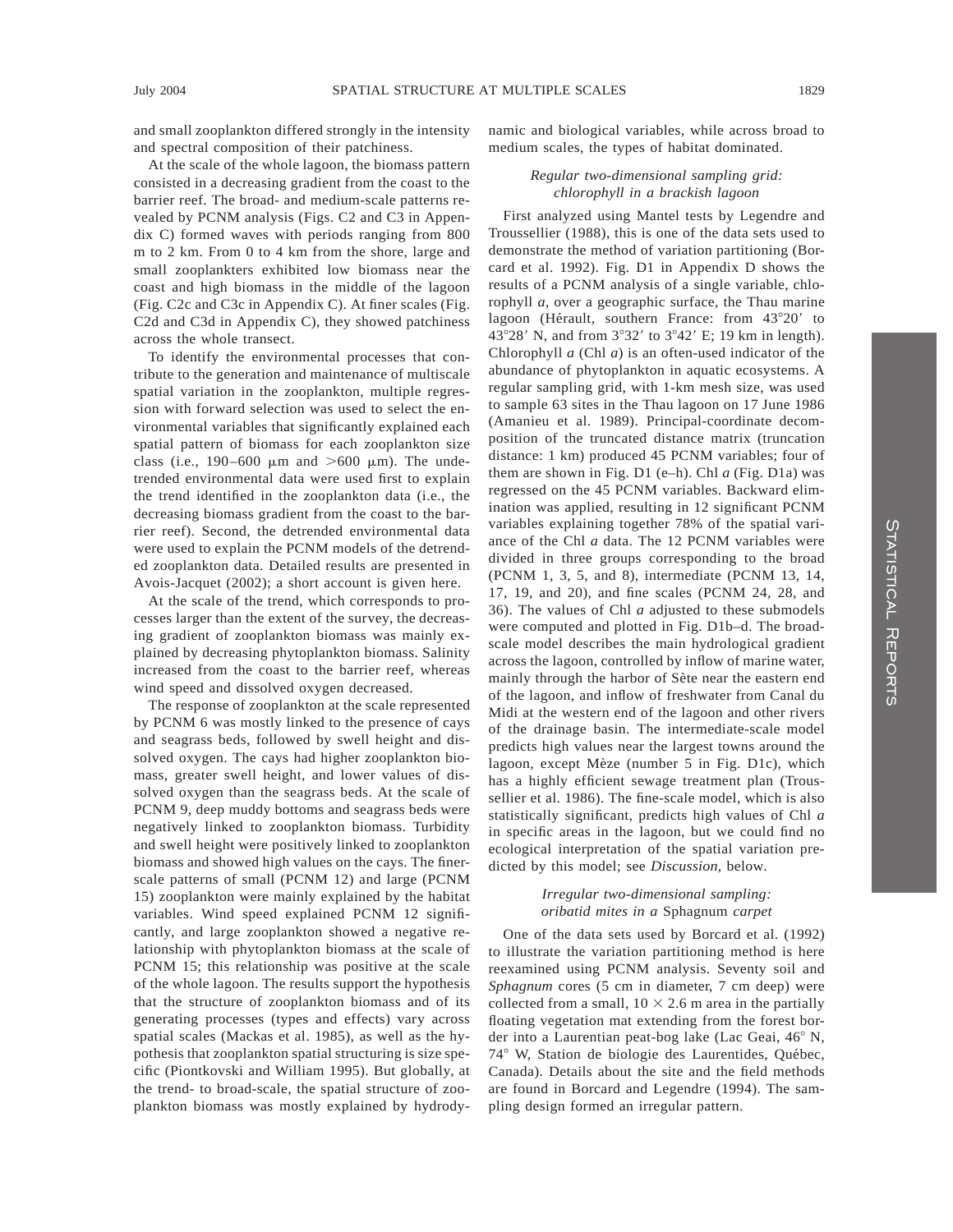The species matrix contained 70 objects (cores) and 35 species; the environmental matrix contained the following variables: type of substratum (seven unordered classes), microtopography (blanket or hummock), coverage density of the shrub cover (three semi-quantitative classes), water content in grams per liter of fresh uncompressed matter (quantitative), and bulk density in grams per liter of dry uncompressed matter.

In the context of variance partitioning, Borcard and Legendre (2002) showed how the substitution of the third-order polynomial by a set of PCNM variables improved the modeling of fraction [c] (strictly spatial) without much affecting fractions [a] and [b]. Here we show how the modeling of medium and fine-scale patterns can be refined, compared to the results obtained by means of a third-order polynomial (Borcard and Legendre 1994).

A preliminary redundancy analysis (RDA; Rao 1964) involving only the *X* and *Y* geographic coordinates as explanatory variables, and thus looking for a linear gradient, significantly explained 28.4% of the variance of the data. Prior to that RDA, the species data had been Hellinger-transformed following Legendre and Gallagher (2001). An a posteriori multiple regression of the first (and only significant) RDA axis on the set of environmental variables showed that it can be explained by a combination of water content and substratum density (Fig. E1 in Appendix E).

For PCNM analysis, starting from the *X* and *Y* geographic coordinates, a matrix of PCNM variables was created with a truncation distance of 1.012 m. This critical distance was obtained by running a single linkage clustering on a matrix of Euclidean distances among the sites, and computing the chain of primary connections. The largest of these connections is the shortest distance to retain in the truncation process of the PCNM method to maintain the graph of all the objects connected. This procedure yielded 43 PCNM variables; they did not display the regular, sine-shaped patterns that are obtained for regular sampling lines or grids. The progression from broad to fine scale is preserved, however: the first PCNM variables represent coarse patterns and the last ones finer-scale patterns (Fig. E2 in Appendix E).

Since the preliminary RDA above had demonstrated the presence of a linear gradient in the data, the analysis presented here was a partial RDA with forward selection among the 43 PCNM variables, with the *X* and *Y* coordinates as covariables to control for the gradient, while modeling the spatial structure using PCNM variables.

Forward selection retained 12 PCNM variables. The model explained 45.1% of the variance of the detrended data (i.e., after controlling for the effect of the covariables), or 32.3% of the undetrended data. To interpret the three significant canonical axes, we regressed each of them on our set of environmental variables, with backward elimination of explanatory variables. Qualitative variables had been recoded using dummy variables.

The first axis, explaining 22.6% of the detrended data, is mainly a combination of PCNM 4, 11, 3, and 1 (in decreasing order of importance in the model). It represents a broad-scale alternation of troughs and bumps, the latter corresponding mainly to the zones with few or no shrubs (shrubs are the most significant environmental variables; multiple regression  $R^2$  = 0.481). Shrubs are distributed in coarse patches across the sampling area, which translates into a spatial model that features mainly broad-scale PCNM variables (Fig. E3 in Appendix E).

The second canonical axis, which explains 8.4% of the detrended data, is mainly a combination of PCNM 1, 3, and 5 and thus it features patterns at the same broad scale as the first one; by definition of canonical axes, they are linearly independent of the first axis. Axis 2 is explained by the zones with few shrubs, but excluding (negative correlation) those with hummocks (Fig. E4 in Appendix E). No other available environmental variable was significant to explain these patterns, and the regression had an *R*<sup>2</sup> of only 0.114, which suggests that other, unidentified mechanisms are responsible for at least part of that spatial structure.

The third canonical axis, which explains 4.5% of the detrended data (not shown), is mainly a combination of PCNM 37, 6, and 16. The pattern represents patches with low water content and no shrubs  $(R^2 = 0.337)$ .

When compared to the results obtained by means of a third-order polynomial (Borcard and Legendre 1994), these new analyses confirm that most of the spatial patterns that are linked to known environmental variables occur at broad to medium scales. But there remains some spatial variation left to model. A partial RDA of the species data by the PCNM variables, controlling for the effects of the environmental variables and the *X*–*Y* trend, yielded two significant axes (Fig. E5 in Appendix E). As explained by Borcard and Legendre (1994), such patterns may have been produced by several unmeasured abiotic or biotic mechanisms. Here, for instance, the distribution of some sources of food like fungal hyphae are good candidates. Alternatively, the patterns may also be the result of biotic processes generating spatial autocorrelation in the response variables. Testing these hypotheses could be the subject of a follow-up study.

#### **DISCUSSION**

PCNM variables, which have the familiar shape of sine waves in the case of regular sampling, are obtained because an eigenvalue decomposition of the Laplacian (centered similarity matrix) representing a neighborhood graph produces a spectral decomposition of space (Brillinger 1981, Chung 1997). PCNM analysis can model spatial structures at all the spatial scales that can be perceived by the data set. This means that it cannot model structures larger than the extent of the sampling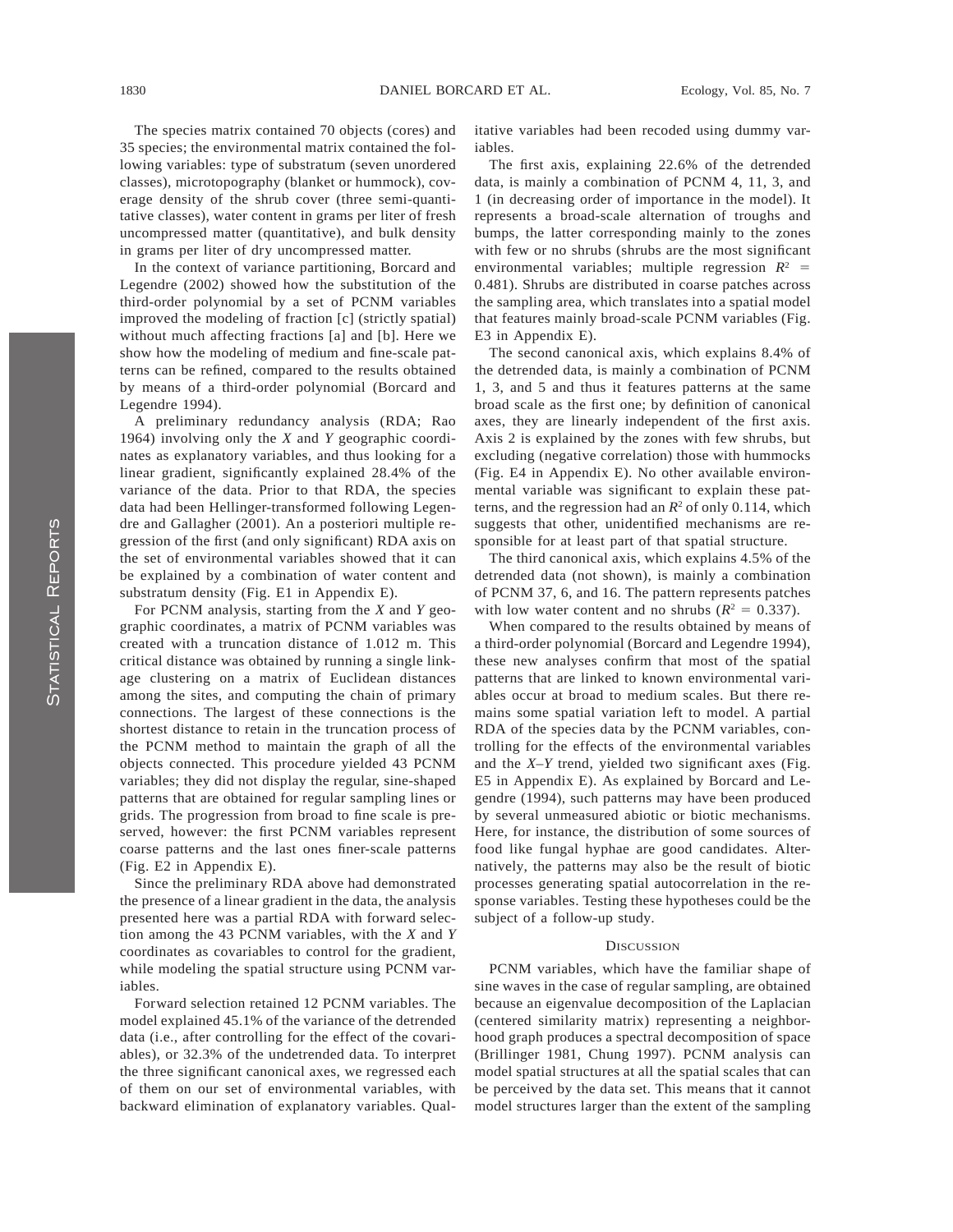design, nor features smaller than the distance used to truncate the distance matrix. In time-series analysis, the ''observation window'' is bounded by similar constraints (Legendre and Legendre 1998: Chapter 12).

In each example presented in this paper, new insights were obtained by PCNM analysis, compared to classical regression or canonical analysis against environmental explanatory variables, because the species–environment relationships could be related to one or several spatial scales. This often represents crucial information to interpret the results of a study, because the scale of observation strongly influences the perception of relationships among variables. For instance, net primary production is mainly driven by temperature and moisture at continental scale, but at regional scale, where the climate is relatively homogeneous, aspect and soil are the main factors (O'Neill and King 1998). At finer scales yet, plant communities may be structured by biotic processes such as competition, and the resulting patterns could be modeled by fine-scale PCNM variables.

As in any other statistical model, there is no warranty that the environmental variables that are related to the species PCNM spatial patterns have a direct causal link to the species themselves. Relationships may be found because of common links to other factors. In all regression-based analyses, causality resides in the hypotheses. Finding patterns that are consistent with the hypotheses reinforces them but does not formally prove them.

In the framework of variation partitioning, a significant fraction [c] (i.e., the fraction of variation explained by the spatial variables only) suggests that some natural process (see below) has generated the identified spatial structure, even though no explanatory variable is presently available to explain it. Mapping fraction [c] helps ecologists formulate new hypotheses about these processes. Besides the environmental-control model, ecologists may call upon other classes of processes to explain this fraction of variation: population or community dynamics, other biotic processes like predator–prey interactions, and historical dynamics; explanations are given in Borcard and Legendre (1994: Table 3) and in Legendre and Legendre (1998: Table 13.3).

Fine-scale patterns identified by PCNM analysis are often explained by none of the available environmental variables. This was the case in all the examples in this paper. Fine-scale spatial patterns may depict spatial autocorrelation, which is generated by dynamic processes within the dependent variables themselves (e.g., biotic interactions among individuals). If that is the case and the analysis could be repeated at several identical sites, similar patterns would be identified at fine scale, but the autocorrelated patches would be in different locations. An example is shown in Fig. 1 of Legendre et al. (2002). Of course, one cannot exclude

the possible influence of unmeasured, fine-scale-structured abiotic variables.

PCNM analysis is a powerful way to model spatial structures, revealing their appearances. Interpretation of the results in terms of ecological processes requires, however, a deep ecological understanding of the systems under study, since PCNM analysis does not model processes directly. This is also the case for all other methods of spatial analysis.

The data sets used in the four examples presented in this paper are found in the Supplement.

#### ACKNOWLEDGMENTS

The work reported in this paper was supported by NSERC grant number OGP0007738 to P. Legendre.

#### LITERATURE CITED

- Amanieu, M., P. Legendre, M. Troussellier, and G.-F. Frisoni. 1989. Le programme Écothau: théorie écologique et base de la modélisation. Oceanologica Acta 12:189-199.
- Avois-Jacquet, C. 2002. Variabilité spatiale multiéchelle du zooplancton dans un lagon récifal côtier. Dissertation. Université Paris 6, Paris, France.
- Borcard, D., and P. Legendre. 1994. Environmental control and spatial structure in ecological communities: an example using oribatid mites (Acari, Oribatei). Environmental and Ecological Statistics **1**:37–61.
- Borcard, D., and P. Legendre. 2002. All-scale spatial analysis of ecological data by means of principal coordinates of neighbour matrices. Ecological Modelling **153**:51–68.
- Borcard, D., P. Legendre, and P. Drapeau. 1992. Partialling out the spatial component of ecological variation. Ecology **73**:1045–1055.
- Brillinger, D. R. 1981. Time series. Data analysis and theory. Expanded edition. Holden-Day, San Francisco, California, USA.
- Chung, F. R. K. 1997. Spectral graph theory. CBMS [Conference Board of the Mathematical Sciences] Regional conference series in mathematics, 0160-7642, number 92. American Mathematical Society, Providence, Rhode Island, USA.
- Legendre, P. 1990. Quantitative methods and biogeographic analysis. Pages 9–34 *in* D. J. Garbary and R. G. South, editors. Evolutionary biogeography of the marine algae of the North Atlantic. NATO ASI series, volume G 22. Springer Verlag, Berlin, Germany.
- Legendre, P. 1993. Spatial autocorrelation: trouble or new paradigm? Ecology **74**:1659–1673.
- Legendre, P., and D. Borcard. 2004. Quelles sont les échelles spatiales importantes dans un écosystème? Chapter 19 in J.-J. Droesbeke, M. Lejeune, and G. Saporta, editors. Analyse statistique de données spatiales. Éditions TECHNIP, Paris, France.
- Legendre, P., M. R. T. Dale, M.-J. Fortin, J. Gurevitch, M. Hohn, and D. Myers. 2002. The consequences of spatial structure for the design and analysis of ecological field surveys. Ecography **25**:601–615.
- Legendre, P., and M.-J. Fortin. 1989. Spatial pattern and ecological analysis. Vegetatio **80**:107–138.
- Legendre, L., M. Fréchette, and P. Legendre. 1981. The contingency periodogram: a method of identifying rhythms in series of nonmetric ecological data. Journal of Ecology **69**: 965–979.
- Legendre, P., and E. D. Gallagher. 2001. Ecologically meaningful transformations for ordination of species data. Oecologia **129**:271–280.
- Legendre, P., and L. Legendre. 1998. Numerical ecology. Second English edition. Elsevier Science BV, Amsterdam, The Netherlands.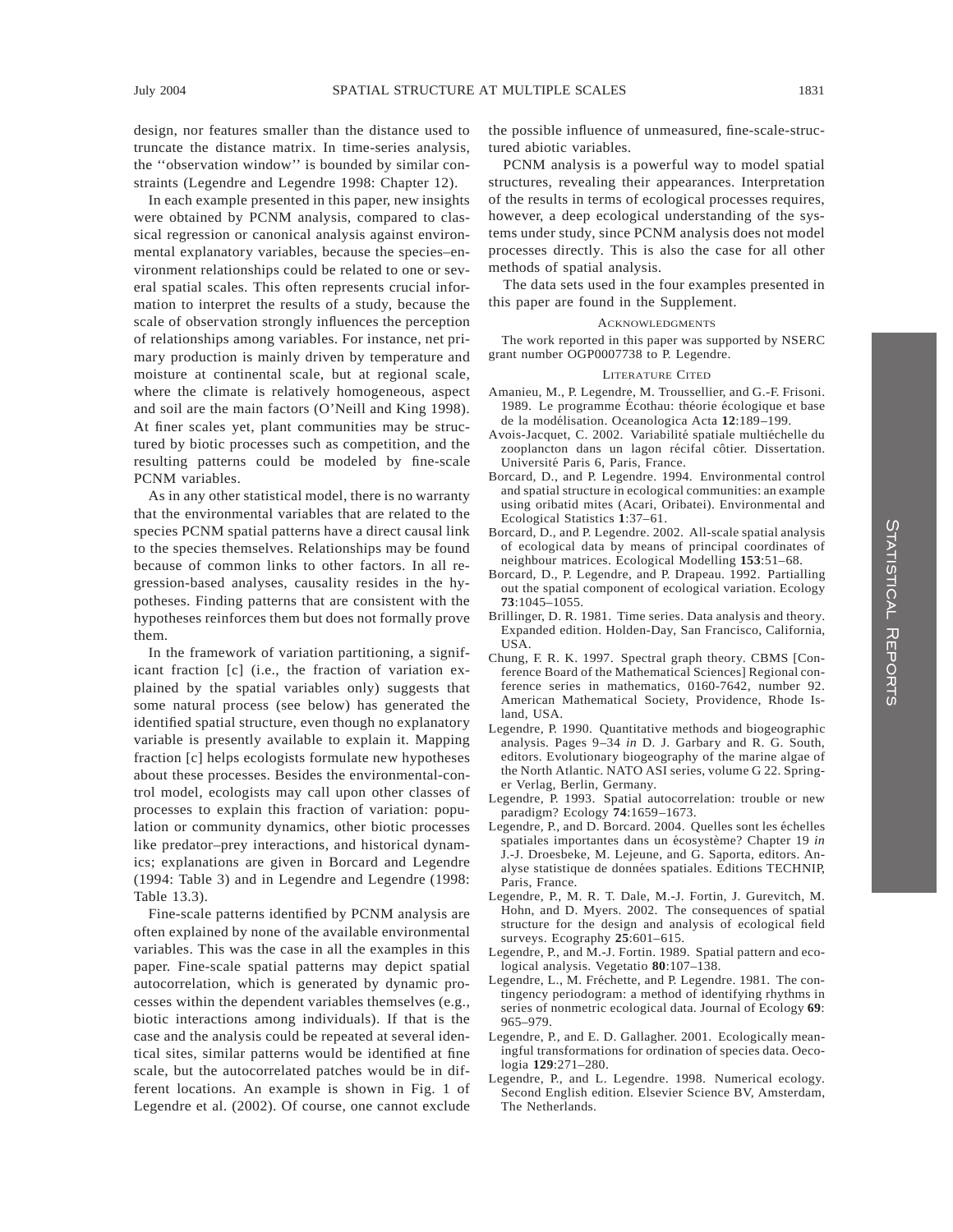- Legendre, P., and M. Troussellier. 1988. Aquatic heterotrophic bacteria: modeling in the presence of spatial autocorrelation. Limnology and Oceanography **33**:1055–1067.
- Mackas, D. L., K. L. Denman, and M. R. Abbott. 1985. Plankton patchiness: biology in the physical vernacular. Bulletin of Marine Science **37**:652–674.
- O'Neill, R. V., and A. W. King. 1998. Homage to St. Michael; or, Why are there so many books on scale? Pages 3–15 *in* D. L. Peterson and V. T. Parker, editors. Ecological scale theory and applications. Columbia University Press, New York, New York, USA.
- Peterson, D. L., and V. T. Parker, editors. 1998. Ecological scale—theory and applications. Columbia University Press, New York, New York, USA.
- Piontkovski, S. A., and R. Williams. 1995. Multiscale variability of tropical ocean zooplankton biomass. ICES Journal of Marine Science **52**:643–656.
- Rao, C. R. 1964. The use and interpretation of principal component analysis in applied research. Sankhyaa´ A **26**: 329–358.
- Troussellier, M., P. Legendre, and B. Baleux. 1986. Modeling of the evolution of bacterial densities in an eutrophic ecosystem (sewage lagoons). Microbial Ecology **12**:355–379.
- Tuomisto, H., and A. D. Poulsen. 2000. Pteridophyte diversity and species composition in four Amazonian rain forests. Journal of Vegetation Science **11**:383–396.
- Tuomisto, H., K. Ruokolainen, R. Kalliola, A. Linna, W. Danjoy, and Z. Rodriguez. 1995. Dissecting Amazonian biodiversity. Science **269**:63–66.

#### **APPENDIX A**

A table presenting the steps used to create a set of principal coordinates of neighbor matrices (PCNM) variables and a figure showing a schematic description of PCNM analysis is available in ESA's Electronic Data Archive: *Ecological Archives* E085-050-A1.

#### **APPENDIX B**

A figure and two tables showing results of the analysis of the Amazonian fern data (Peru) are available in ESA's Electronic Data Archive: *Ecological Archives* E085-050-A2.

#### **APPENDIX C**

Three figures and a table showing results of the analysis of the zooplankton data from Guadeloupe are available in ESA's Electronic Data Archive: *Ecological Archives* E085-050-A3.

#### **APPENDIX D**

A figure showing results of the analysis of the chlorophyll *a* from the Thau (France) lagoon is available in ESA's Electronic Data Archive: *Ecological Archives* E085-050-A4.

### **APPENDIX E**

Five figures showing results of the analysis of the oribatid mites from Saint-Hippolyte, Quebec, are available in ESA's Electronic Data Archive: *Ecological Archives* E085-050-A5.

#### **SUPPLEMENT**

Data used in the four applications of principal coordinates of neighbor matrices (PCNM) analysis—abundance of ferns, transect coordinates, and environmental variables (Peru); biomass of zooplankton, transect coordinates, and environmental variables (Guadeloupe); chlorophyll *a* and spatial coordinates (Thau, France); and oribatid mite species counts, spatial coordinates, and environmental variables (Saint-Hippolyte, Quebec)—are available in ESA's Electronic Data Archives: *Ecological Archives* E085-050-S1.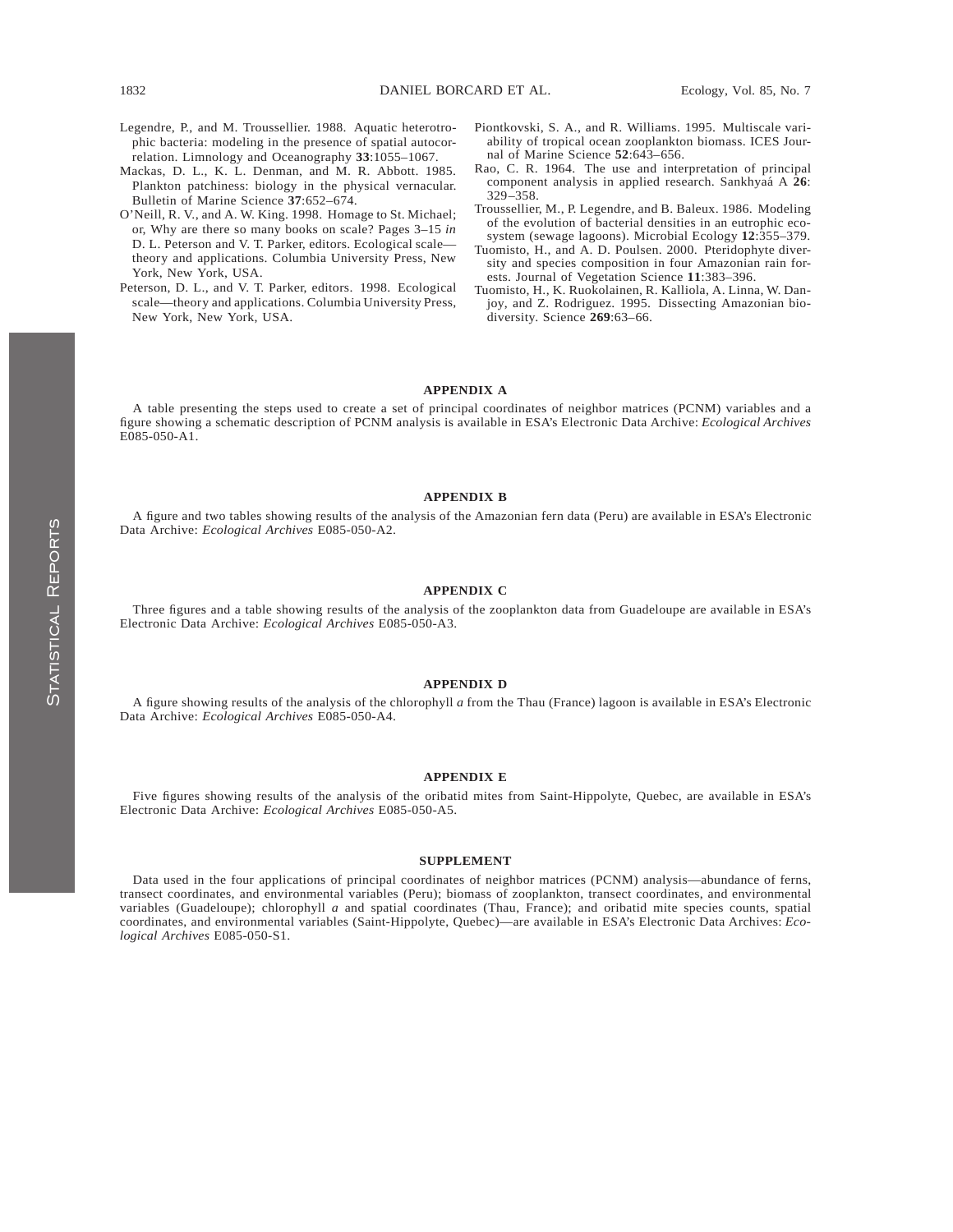*Appendices to:*

Borcard, D., P. Legendre, C. Avois-Jacquet and H. Tuomisto. 2004. Dissecting the spatial structure of ecological data at multiple scales. *Ecology* 85: 1826-1832.

# **APPENDIX A**

## *Ecological Archives* **E085-050-A1**

A TABLE PRESENTING THE STEPS USED TO CREATE A SET OF PRINCIPAL COORDINATES OF NEIGHBOR MATRICES (PCNM) VARIABLES (TABLE A1) AND A FIGURE SHOWING A SCHEMATIC DESCRIPTION OF PCNM ANALYSIS (FIG. A1).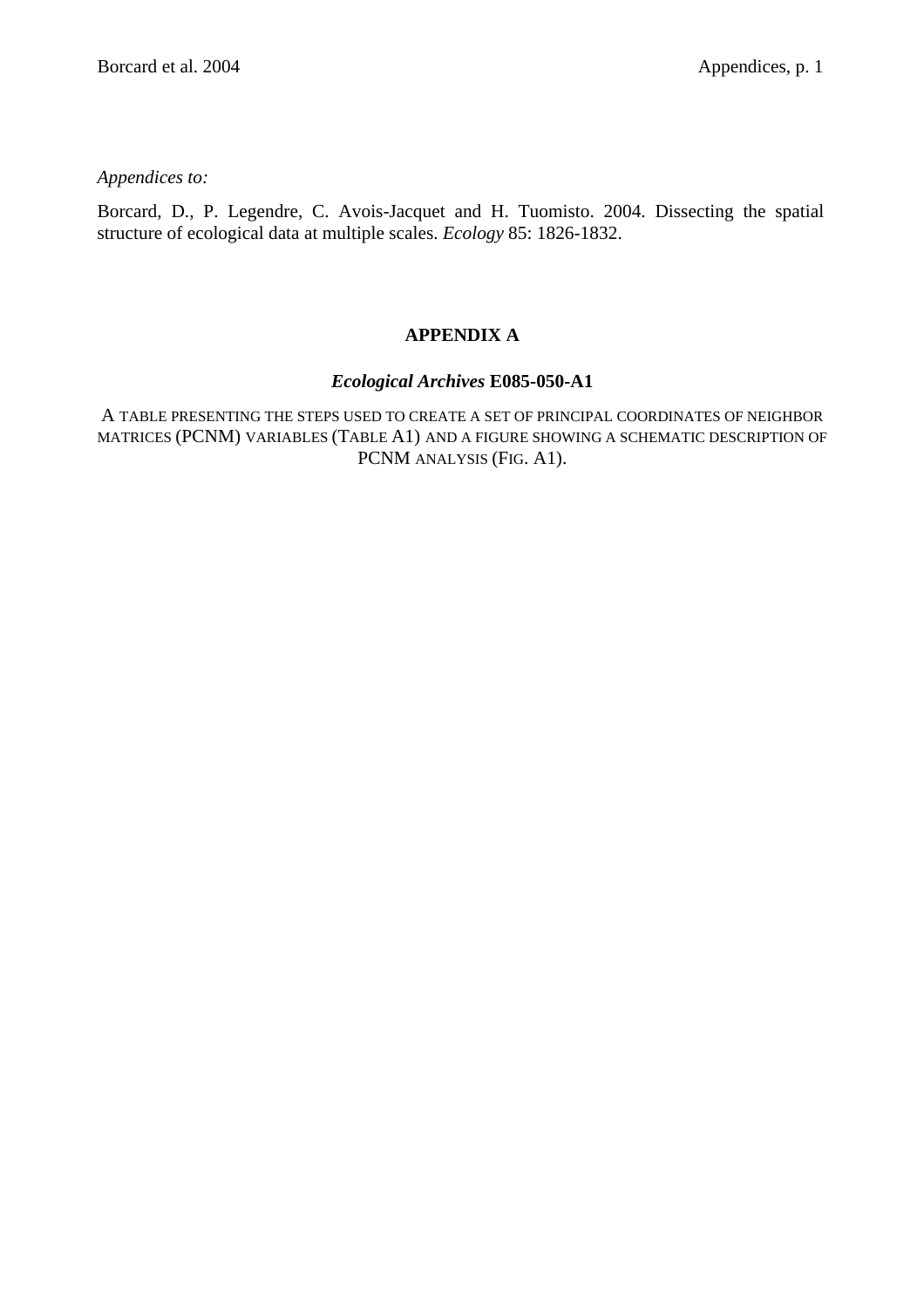TABLE A1. Summary of the steps used to create a set of PCNM variables. See also Fig. A1.

1. From the geographic coordinates of the sites, compute a matrix of Euclidean distances.

2. Truncate the matrix obtained in step 1 at or just above the distance between nearest neighbours. If the first neighbours are not all equally distant, truncate just above the smallest distance that keeps all sites connected into a single network (connected graph). This can be obtained by computing a single linkage clustering of the matrix of Euclidean distances, and retaining the largest distance found in the chain of primary connexions.

3. Fill the truncated portion of the distance matrix with an arbitrarily large distance value. A value equal to four times the largest distance retained in the truncated matrix is sufficient and appropriate.

4. Compute the principal coordinates of the matrix obtained in step 3.

5. Retain only the principal coordinates corresponding to positive eigenvalues. These are the spatial variables that can now be used as explanators in multiple regression or canonical ordination analysis.

6. The number of PCNM spatial variables created by the principal coordinate analysis being high (about two thirds the number of objects), reduce the number of explanatory variables using an appropriate selection method, retaining only those that significantly contribute to the explanation of the response data. Possible ways of thinning the model to make it parsimonious include tests of significance of individual multiple regression coeffficients (preferably by permutation), retaining the significant PCNM variables only, as well as backward, forward, or stepwise selection in regression, or forward selection of the explanatory variables in canonical analysis.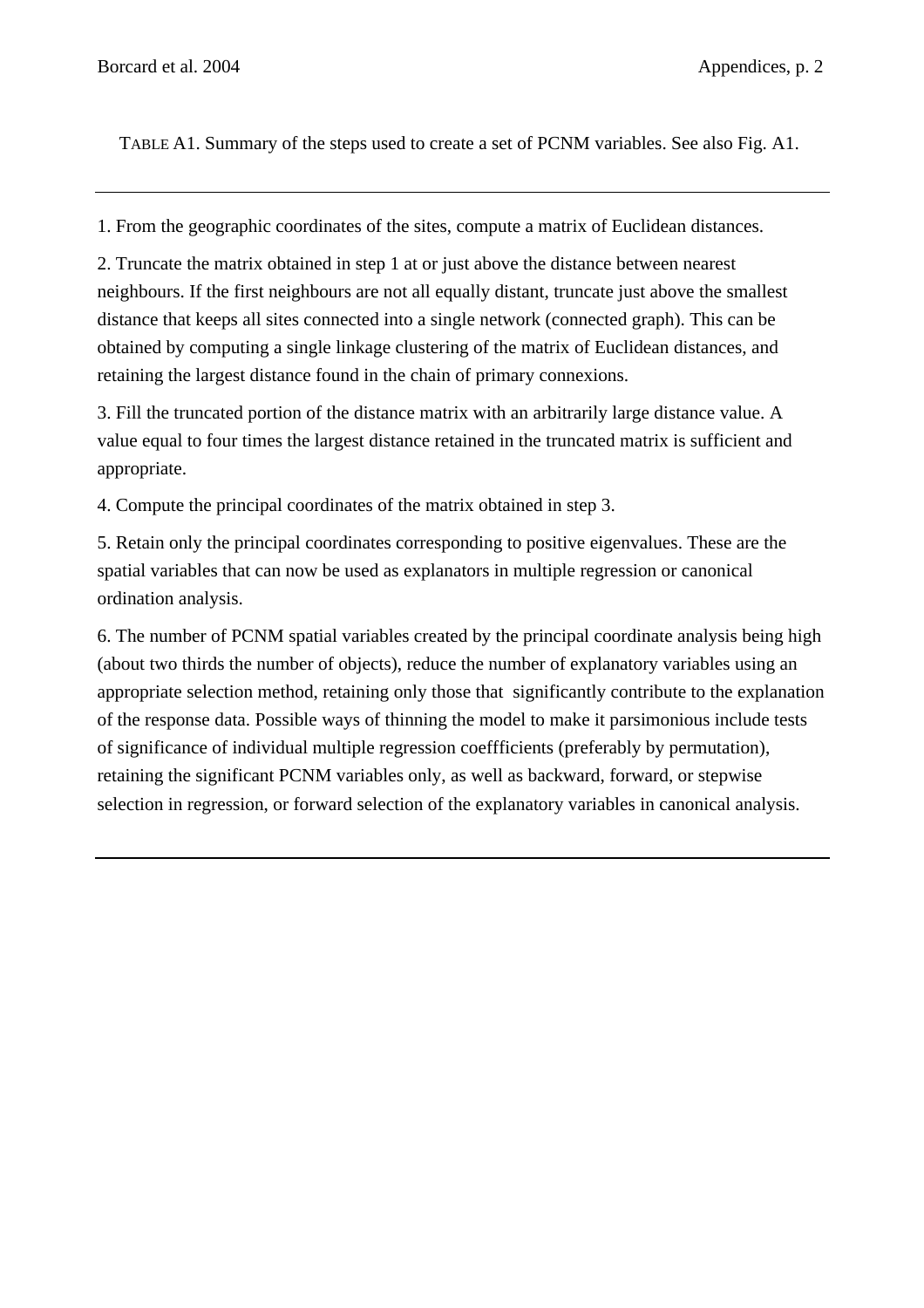

FIG. A1. Schematic description of PCNM analysis. The descriptors of spatial relationships (PCNM variables) are obtained by principal coordinate analysis of a truncated matrix of Euclidean (geographic) distances among the sampling sites. For regular sampling designs, truncation at the distance of first neighbors is recommended.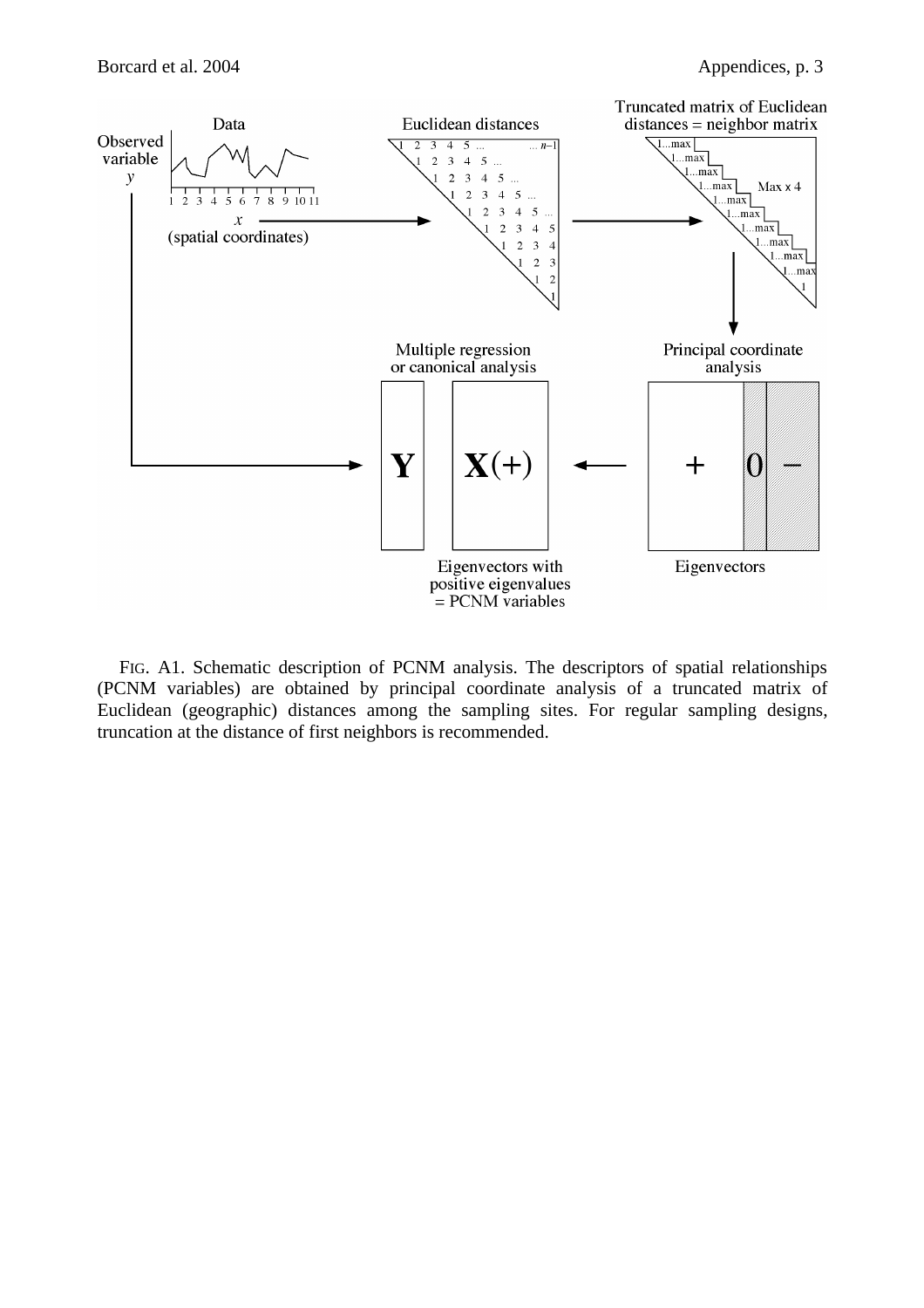# **APPENDIX B**

# *Ecological Archives* **E085-050-A2**

TWO TABLES (TABLES B1 AND B2) AND A FIGURE (FIG. B1) SHOWING RESULTS OF THE ANALYSIS OF THE AMAZONIAN FERN DATA (PERU).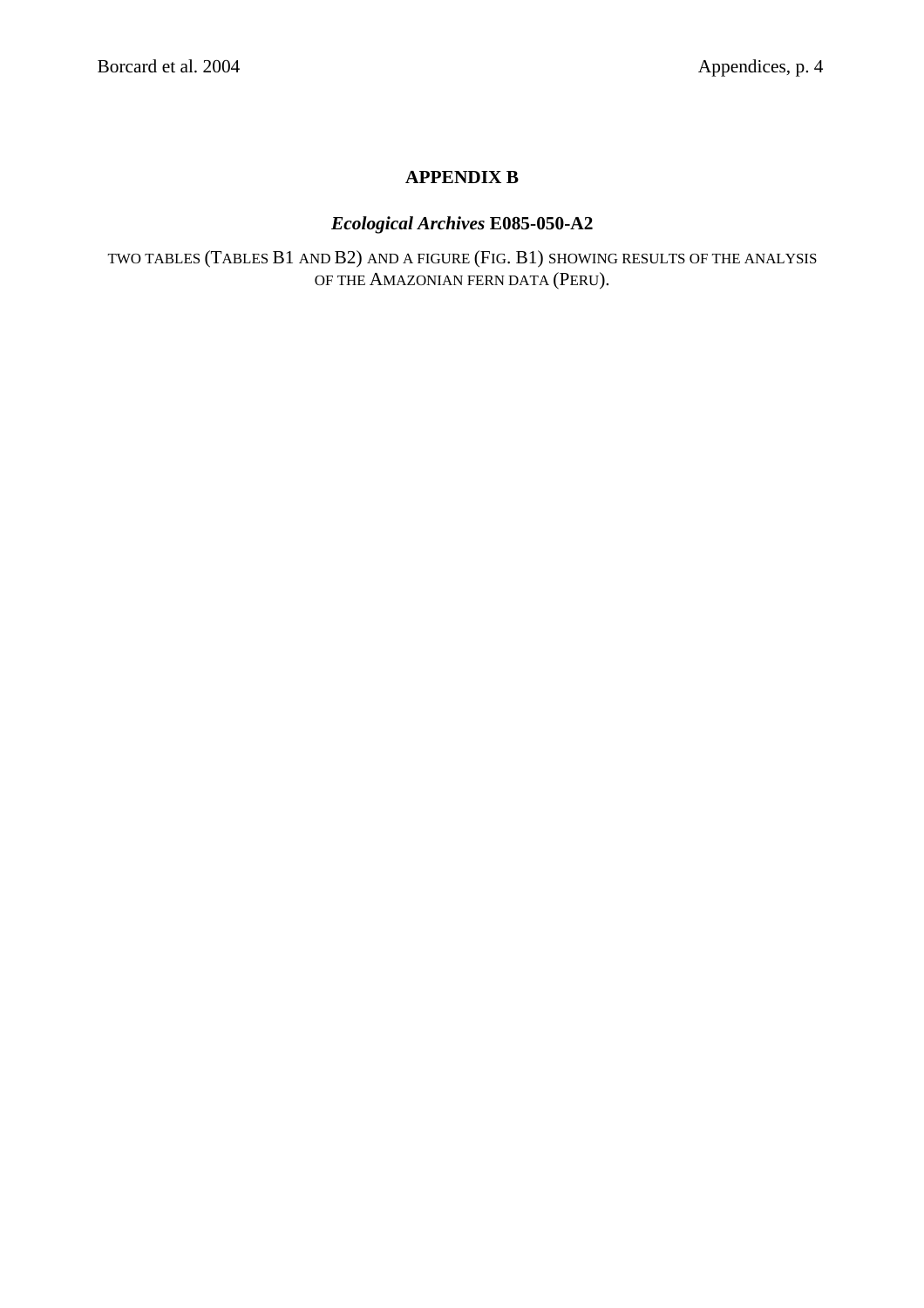TABLE B1.  $R^2$  and probabilities related to the spatial analysis of the fern *Adiantum tomentosum* at Nauta (Peru). First line:  $R^2$  of each spatial submodel. Second line:  $R^2$  of the regression of the submodel (fitted values) on a subset of backward-selected environmental variables. Third line: product of the two previous lines, i.e. variation of the fern data explained by the environmental variables at the scale considered. Other lines: p-values of the regression coefficients of the environmental variables in the model considered.

|                                                | A.         | Very     | <b>Broad</b> | Medium | Fine  |
|------------------------------------------------|------------|----------|--------------|--------|-------|
|                                                | tomentosum | broad    |              |        |       |
| $R^2$ of PCNM submodel on A, <i>tomentosum</i> |            | 0.333    | 0.239        | 0.126  | 0.117 |
| $R^2$ of envir. on submodel                    |            | 0.347    | 0.334        | 0.157  |       |
| $R^2$ of envir. on A. tomentosum               | 0.436      | 0.116    | 0.080        | 0.020  |       |
| Elevation (m)                                  | < 0.0001   | < 0.0001 | < 0.0001     |        |       |
| Thickness of soil organic horizon              |            |          |              |        |       |
| (cm)                                           | 0.0004     | < 0.0001 |              |        |       |
| Drainage                                       | 0.0393     |          |              | 0.0007 |       |
| Canopy height (m)                              | 0.0011     | < 0.0001 |              |        |       |
| Canopy coverage (%)                            |            |          |              | 0.0024 |       |
| Shrub coverage (%)                             | 0.0621     | 0.0341   |              | 0.0001 |       |
| Herb coverage $(\%)$                           |            | 0.0002   |              |        |       |
| Trees 3 - 7.5 cm DBH                           | 0.0083     |          | 0.0009       |        |       |
| Lianas 3 - 7.5 cm diameter                     |            |          |              | 0.0413 |       |
| Lianas 8 - 15 cm diameter                      |            |          |              | 0.0183 |       |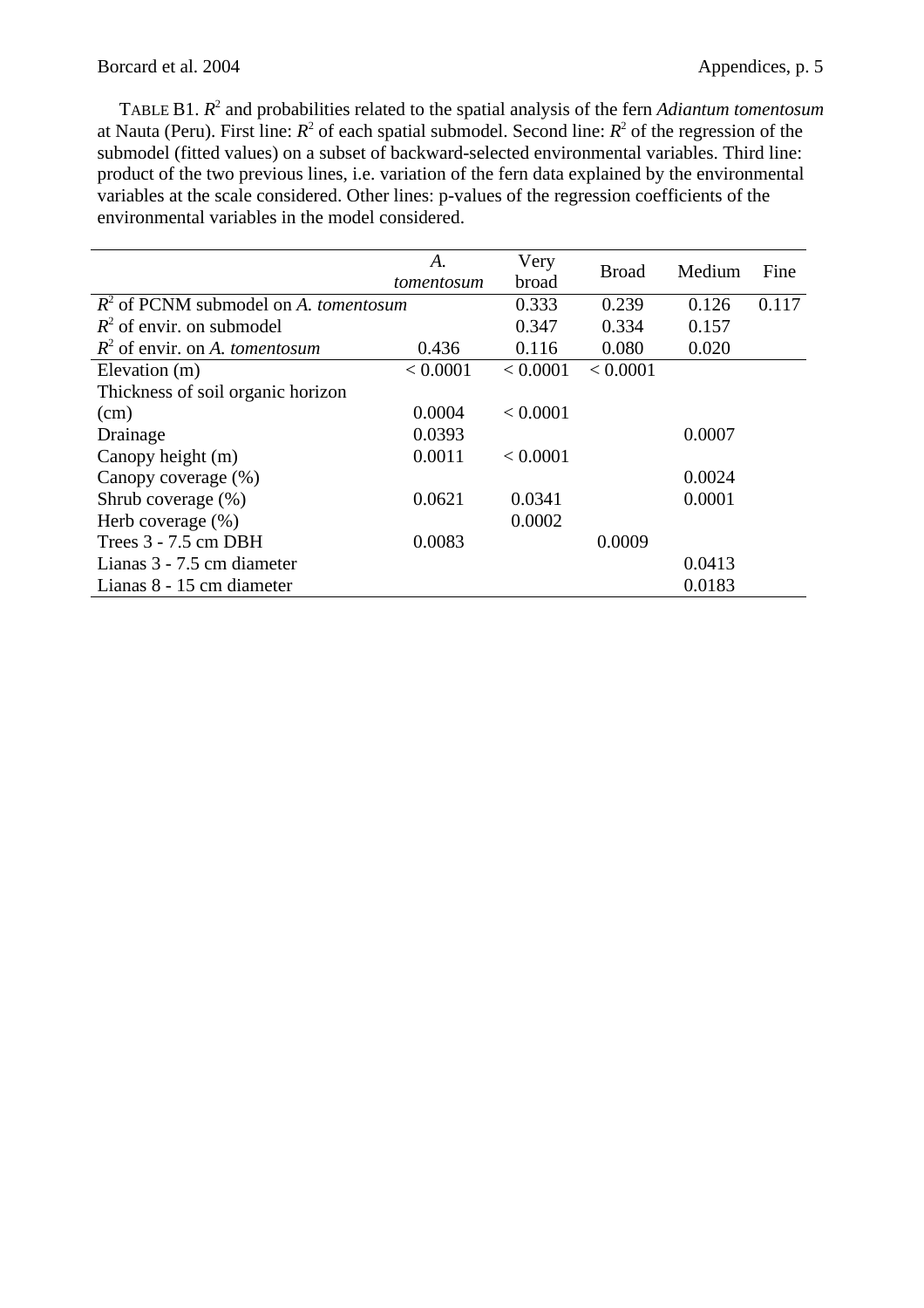TABLE B2.  $R^2$  and probabilities related to the spatial analysis of the fern *Adiantum tomentosum* at Huanta (Peru). First line:  $R^2$  of each spatial submodel. Second line:  $R^2$  of the regression of the submodel (fitted values) on a subset of backward-selected environmental variables. Third line: product of the two previous lines, i.e. variation of the fern data explained by the environmental variables at the scale considered. Other lines: p-values of the regression coefficients of the environmental variables in the model considered.

|                                        | A. tomentosum Very broad |          | <b>Broad</b> | Medium | Fine   |
|----------------------------------------|--------------------------|----------|--------------|--------|--------|
| $R^2$ submodel on A. tomentosum        |                          | 0.324    | 0.047        | 0.17   | 0.152  |
| $R^2$ envir. on submodel               |                          | 0.408    | 0.099        | 0.072  | 0.039  |
| $R^2$ envir. on A. tomentosum          | 0.227                    | 0.132    | 0.005        | 0.012  | 0.006  |
| Elevation (trend)                      |                          | 0.0107   |              |        |        |
| Elevation (detrended)                  | < 0.0001                 | < 0.0001 | < 0.0001     |        |        |
| Thickness of soil organic horizon (cm) |                          | 0.0087   |              |        | 0.0420 |
| Drainage                               | 0.0047                   |          |              | 0.0002 | 0.0188 |
| Canopy height (m)                      | 0.0034                   |          |              | 0.0006 |        |
| Trees $3 - 7.5$ cm DBH                 |                          | 0.0007   |              |        |        |
| Trees 31.5 - 62.5 cm DBH               |                          | 0.0215   |              |        |        |
| Trees > 63 cm DBH                      |                          | 0.0384   |              |        |        |
| Lianas 8 - 15 cm diameter              |                          | 0.0017   | 0.001        |        |        |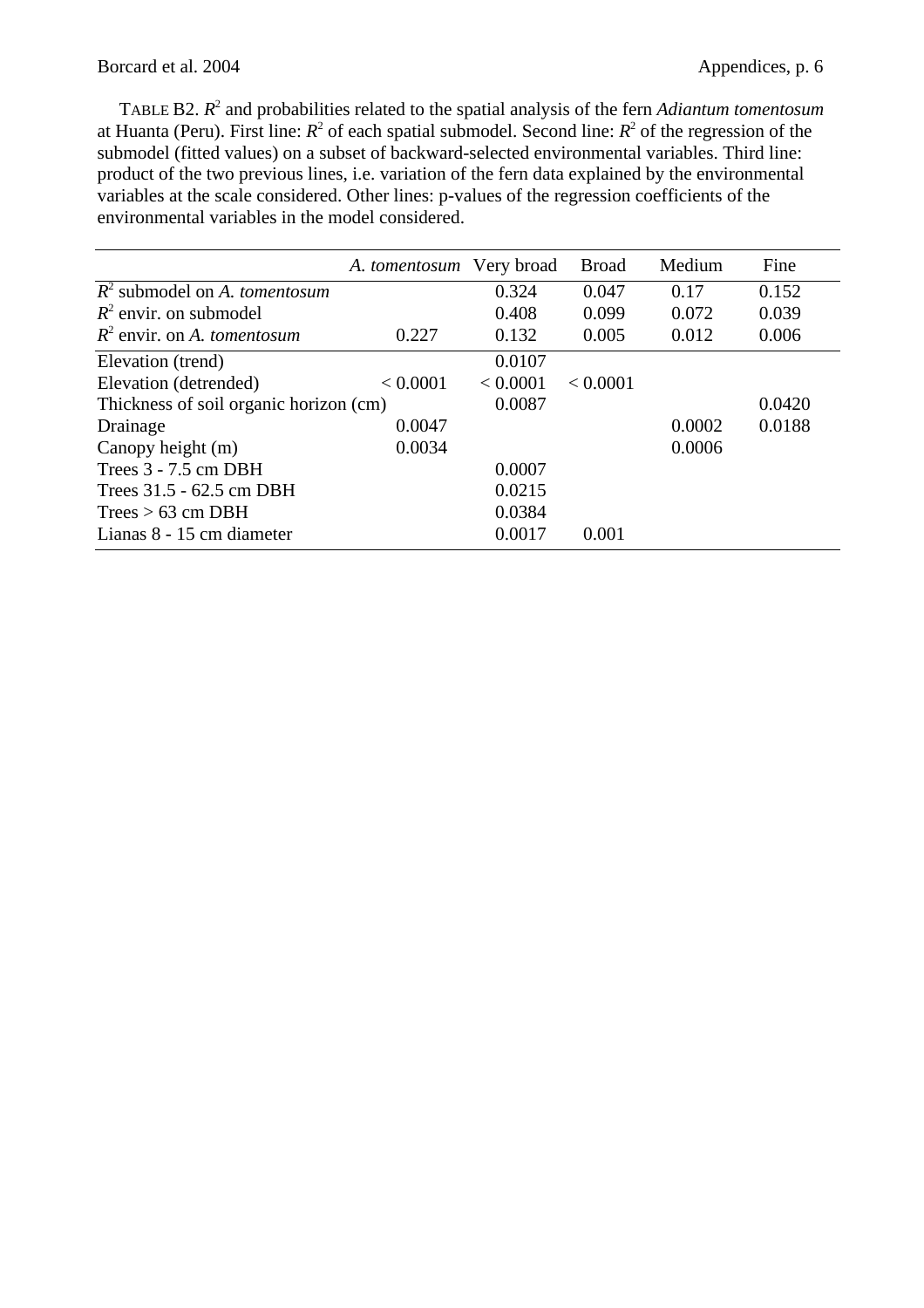

FIG. B1. Square-root-transformed *Adiantum tomentosum* abundances and spatial PCNM model and submodels (ordinate) along the Huanta transect (abscissa, 260 quadrats). (a) *A. tomentosum* (thick line) and parsimonious PCNM model. (b) very broad (thick line) and broad scale models. (c) medium scale model. (d) Fine scale model. The  $R^2$  are calculated with respect to the total variation in the transformed fern count data; they are thus additive.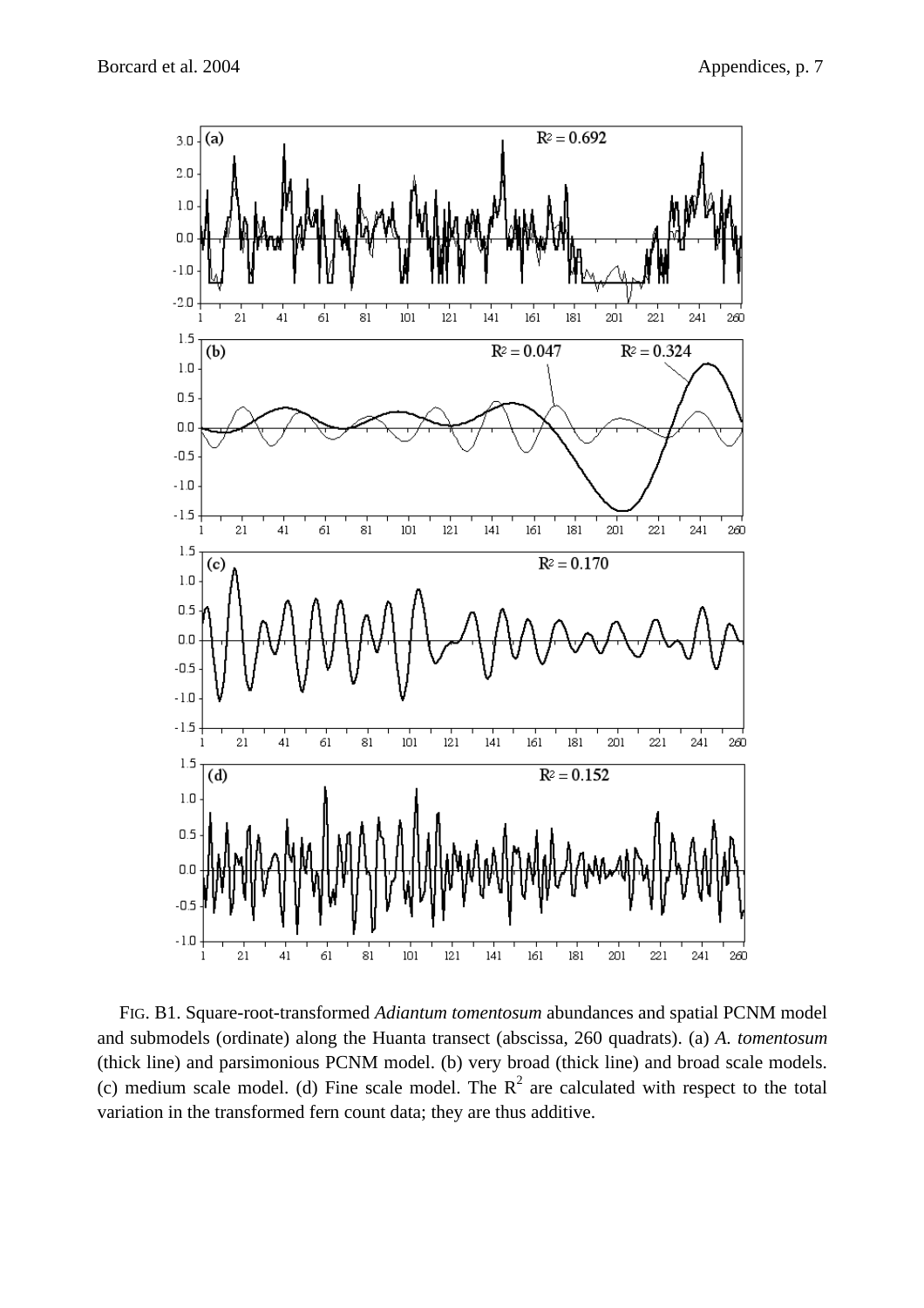# **APPENDIX C**

# *Ecological Archives* **E085-050-A3**

A TABLE (TABLE C1) AND THREE FIGURES (FIG. C1, C2 AND C3) SHOWING RESULTS OF THE ANALYSIS OF THE ZOOPLANKTON DATA FROM GUADELOUPE.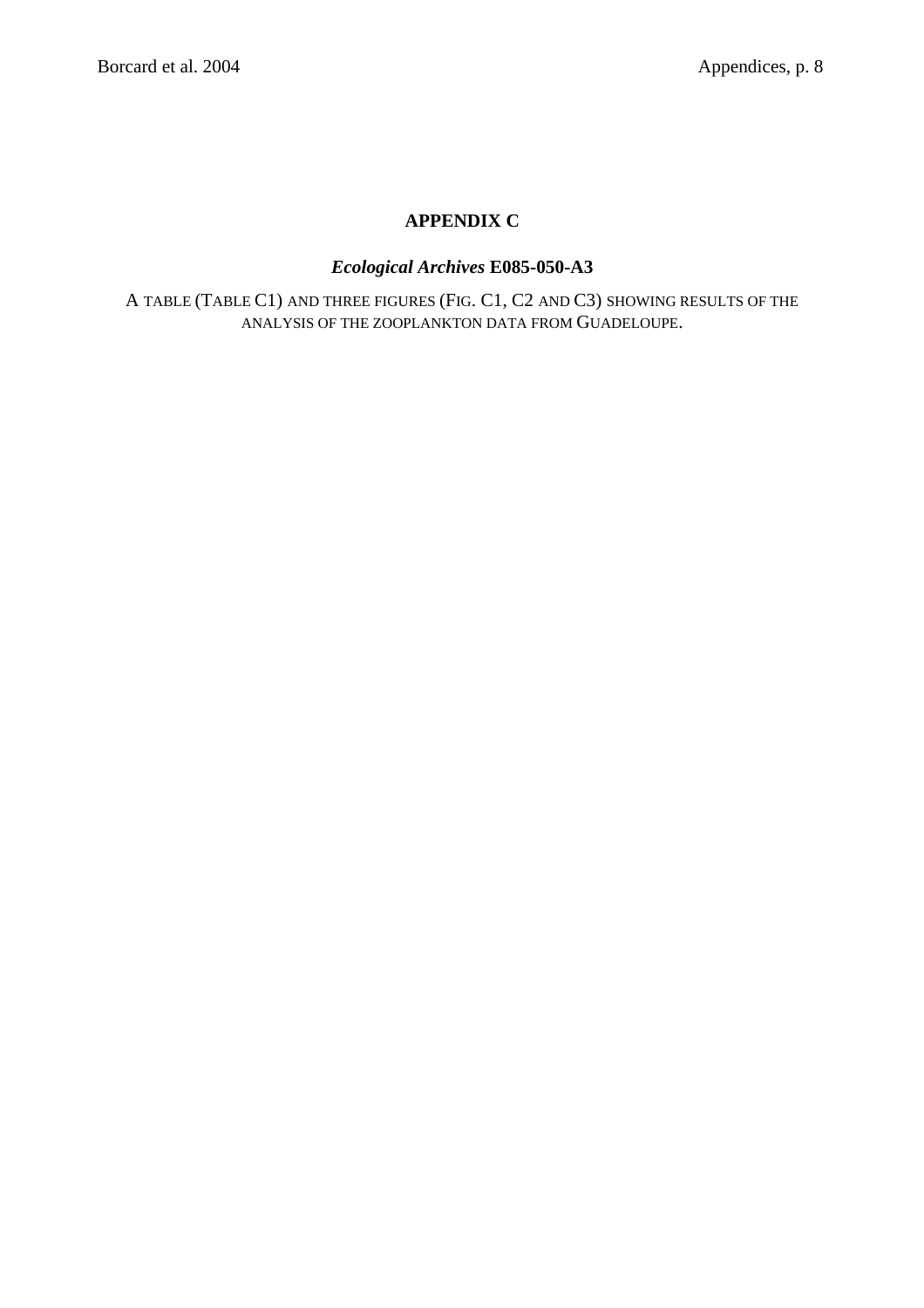TABLE C1. Variance of the two size classes of zooplankton and its partitioning among various fractions. Percentages are given with repect to the total variance of the data and to the variance of the detrended data. The PCNM variables are not strictly orthogonal in this case, so that the amounts of variance explained by each PCNM do not add exactly to the total obtained by a multiple regression. PCNM up to 9 are arbitrarily considered as broad scale, the other ones as medium scale. Detr. = detrended.

|                    |                   |             | Variance    |              |             |             |
|--------------------|-------------------|-------------|-------------|--------------|-------------|-------------|
|                    | $190 - 600 \mu m$ | $%$ (total) | $%$ (detr.) | $>600 \mu m$ | $%$ (total) | $%$ (detr.) |
| Total              | 0.4178            |             |             | 0.4641       |             |             |
| Trend model        | 0.2097            | 50.2        |             | 0.0492       | 10.6        |             |
| Detrended          | 0.2081            |             |             | 0.4149       |             |             |
| PCNM model         | 0.1206            | 28.9        | 57.9        | 0.1407       | 30.3        | 33.9        |
| PCNM <sub>4</sub>  |                   |             |             | 0.0463       | 10.0        | 11.2        |
| PCNM <sub>6</sub>  | 0.0277            | 6.6         | 13.3        | 0.0552       | 11.9        | 13.3        |
| PCNM7              | 0.0046            | 1.1         | 2.2         |              |             |             |
| PCNM <sub>8</sub>  | 0.0091            | 2.2         | 4.4         |              |             |             |
| PCNM <sub>9</sub>  | 0.0038            | 0.9         | 1.8         | 0.0286       | 6.2         | 6.9         |
| PCNM 12            | 0.0081            | 1.9         | 3.9         |              |             |             |
| PCNM 14            | 0.0075            | 1.8         | 3.6         |              |             |             |
| PCNM 15            |                   |             |             | 0.0145       | 3.1         | 3.5         |
| PCNM 16            | 0.0178            | 4.3         | 8.5         |              |             |             |
| PCNM <sub>18</sub> | 0.0090            | 2.2         | 4.3         |              |             |             |
| PCNM <sub>23</sub> | 0.0373            | 8.9         | 17.9        |              |             |             |
| PCNM <sub>24</sub> | 0.0086            | 2.1         | 4.1         |              |             |             |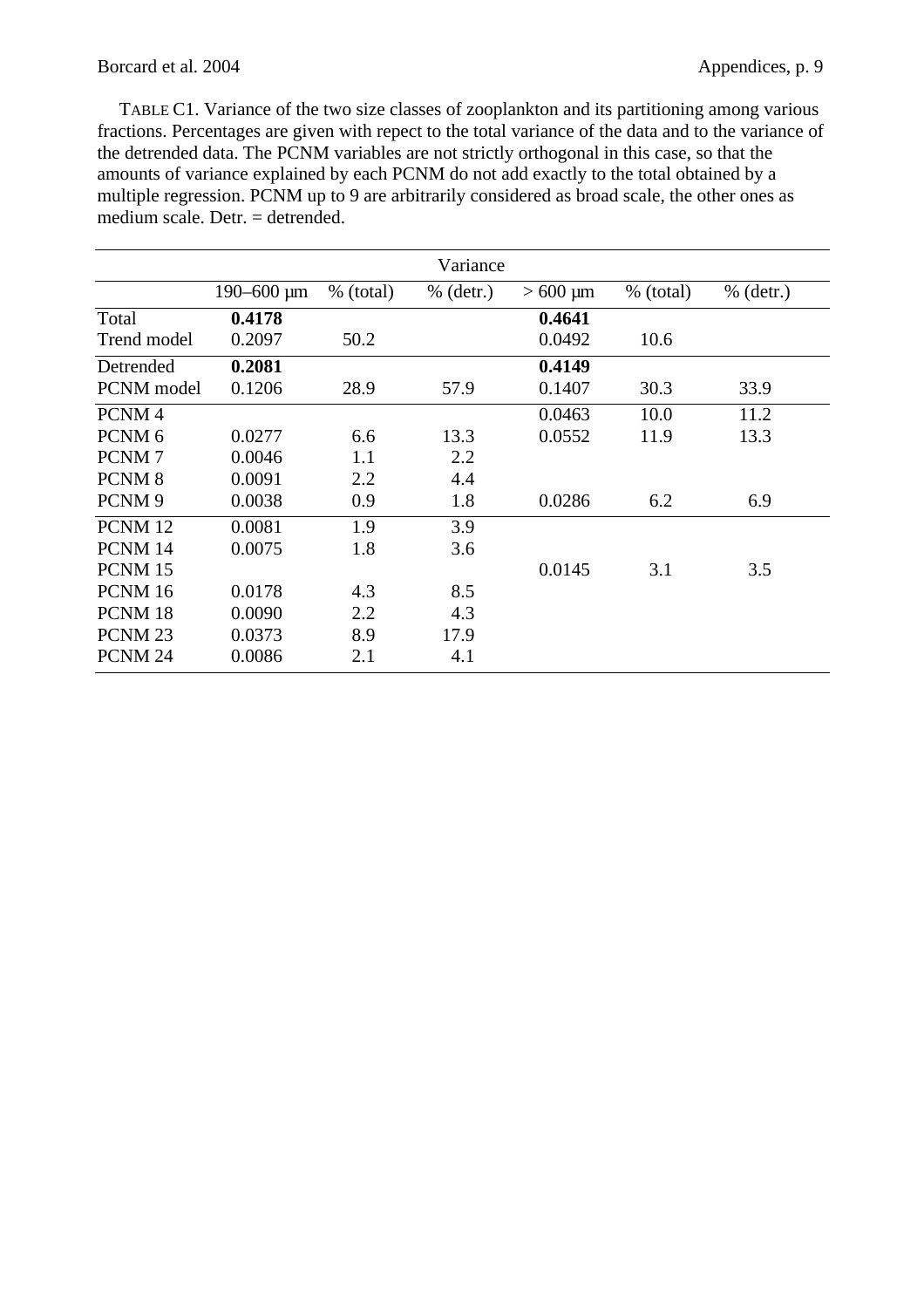

FIG. C1. Four examples of PCNM variables characterizing the Guadeloupe transect. Abscissa: distance from the coast.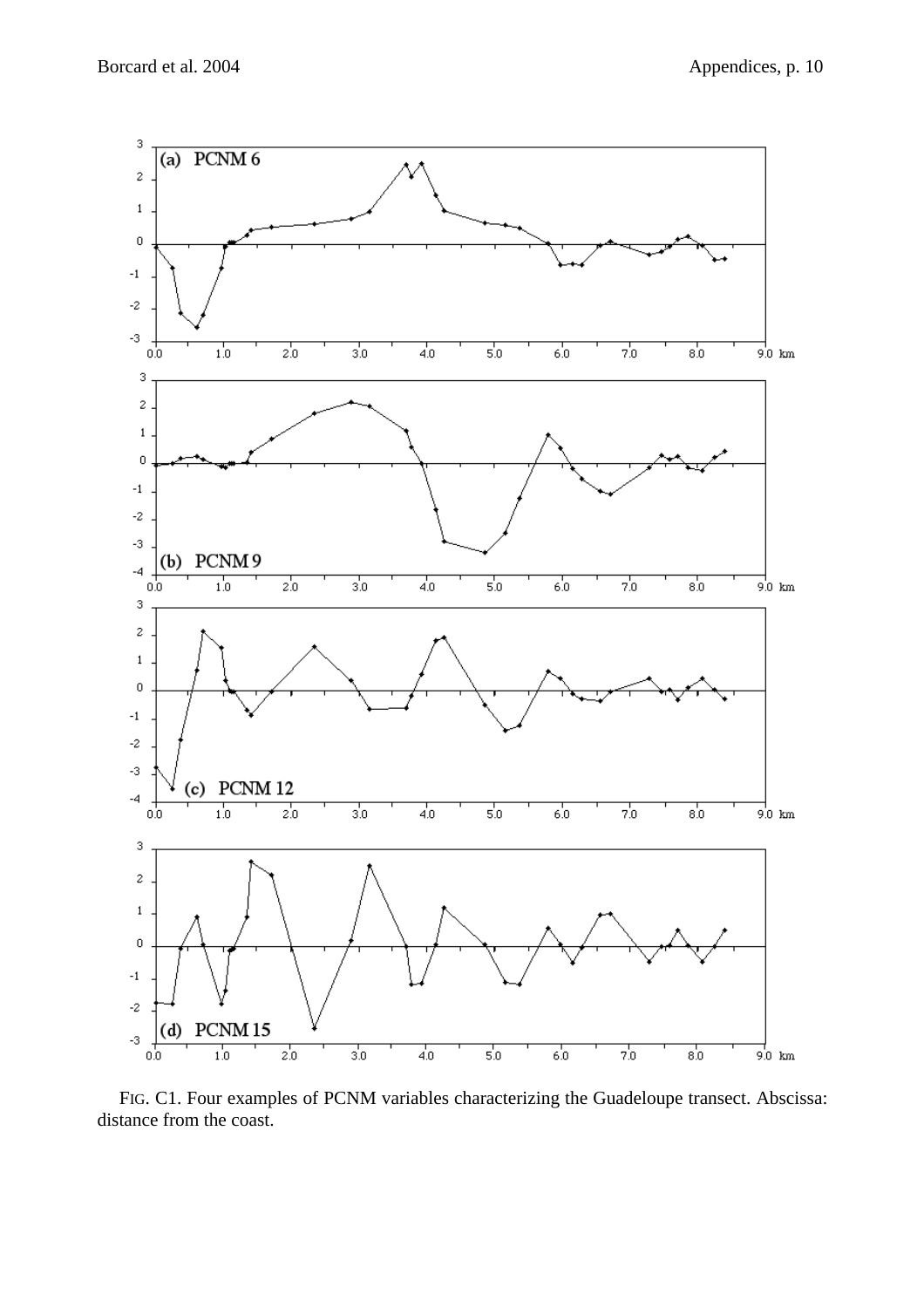![](_page_17_Figure_2.jpeg)

FIG. C2. Small zooplankton biomass data (detrended) and three spatial submodels. Abscissa: distance from the coast.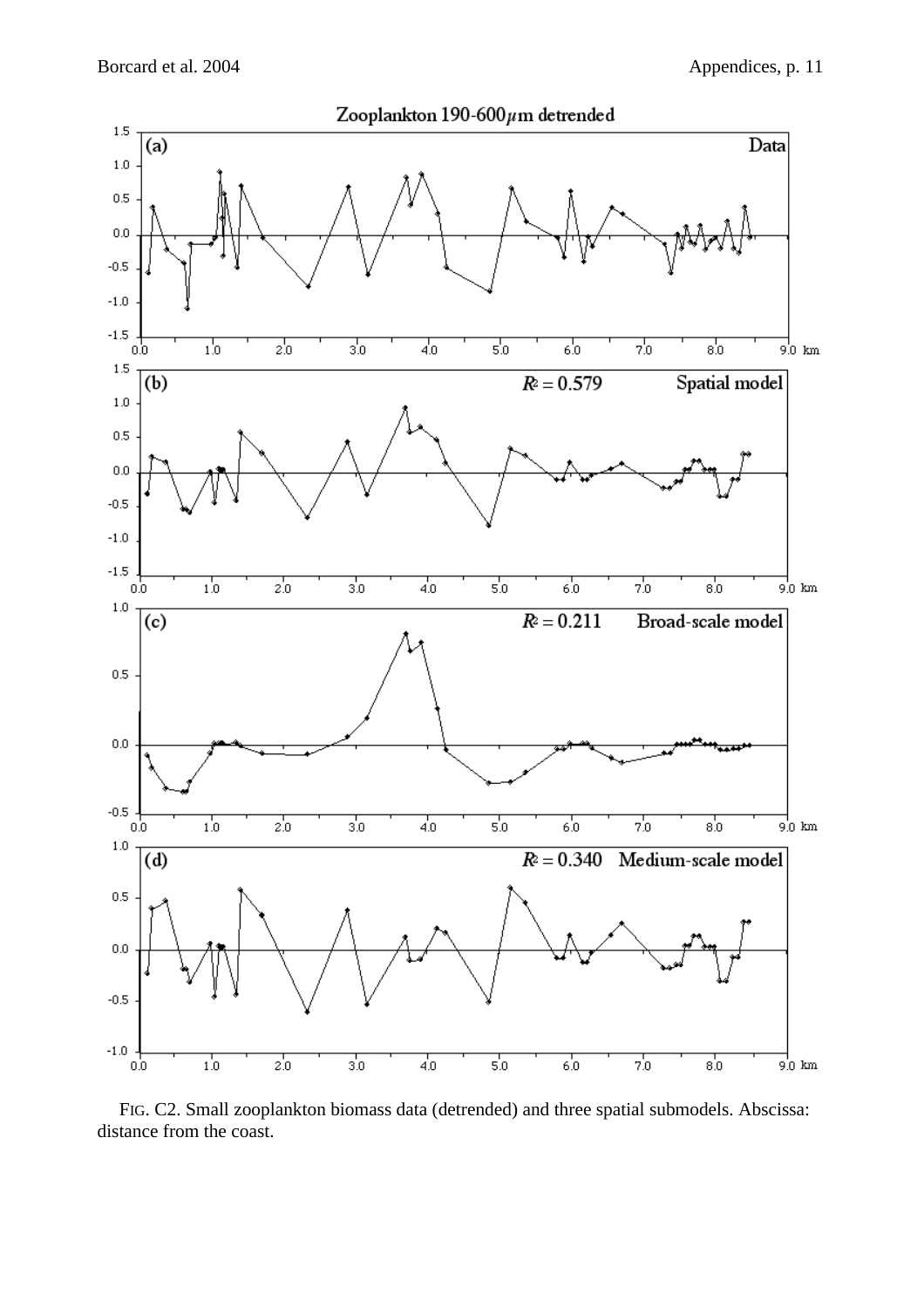![](_page_18_Figure_2.jpeg)

FIG. C3. Large zooplankton biomass data (detrended) and three spatial submodels. Abscissa: distance from the coast.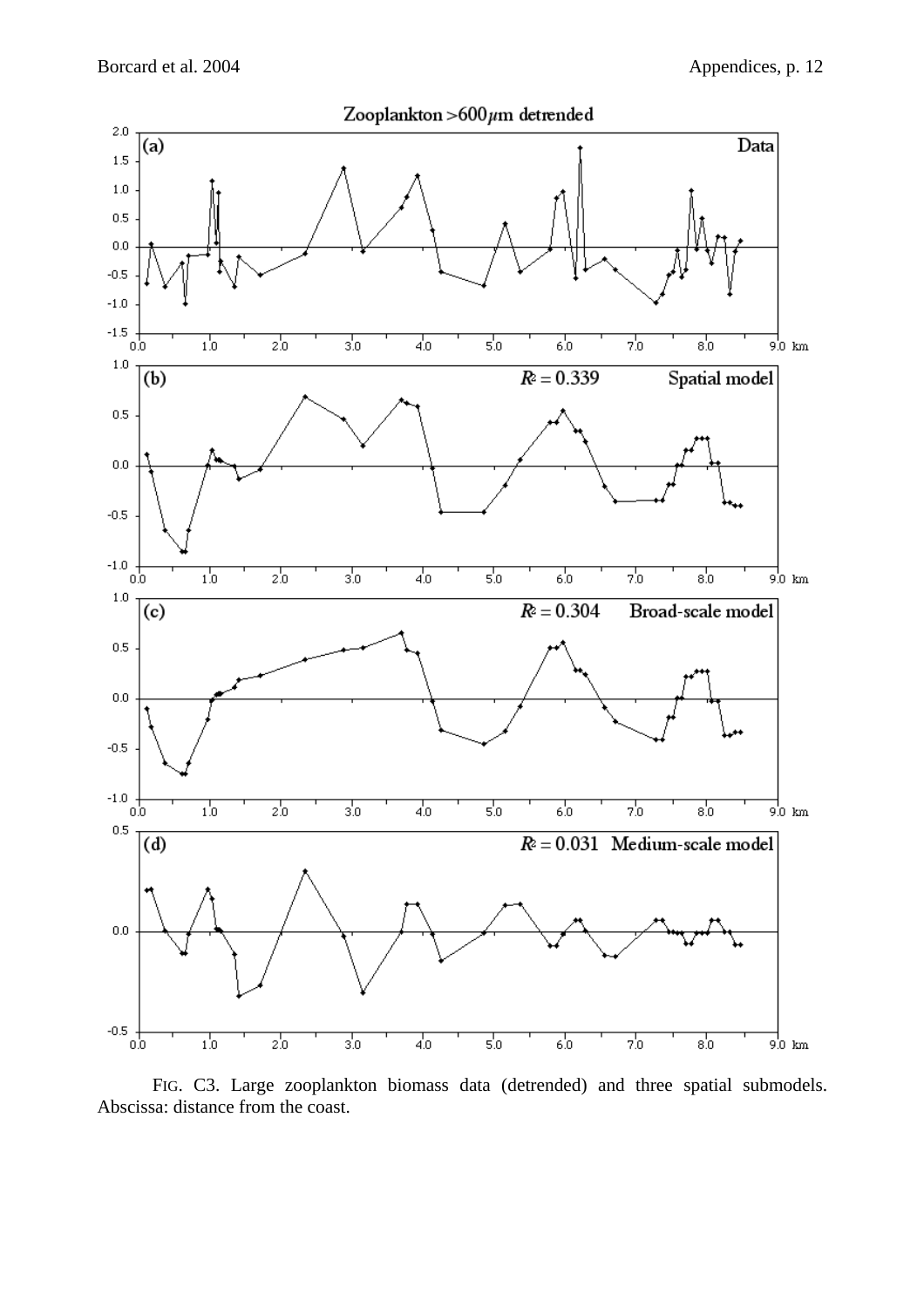# **APPENDIX D**

# *Ecological Archives* **E085-050-A4**

A FIGURE (FIG. D1) SHOWING RESULTS OF THE ANALYSIS OF THE CHLOROPHYLL *a* DATA FROM THE THAU (FRANCE) LAGOON.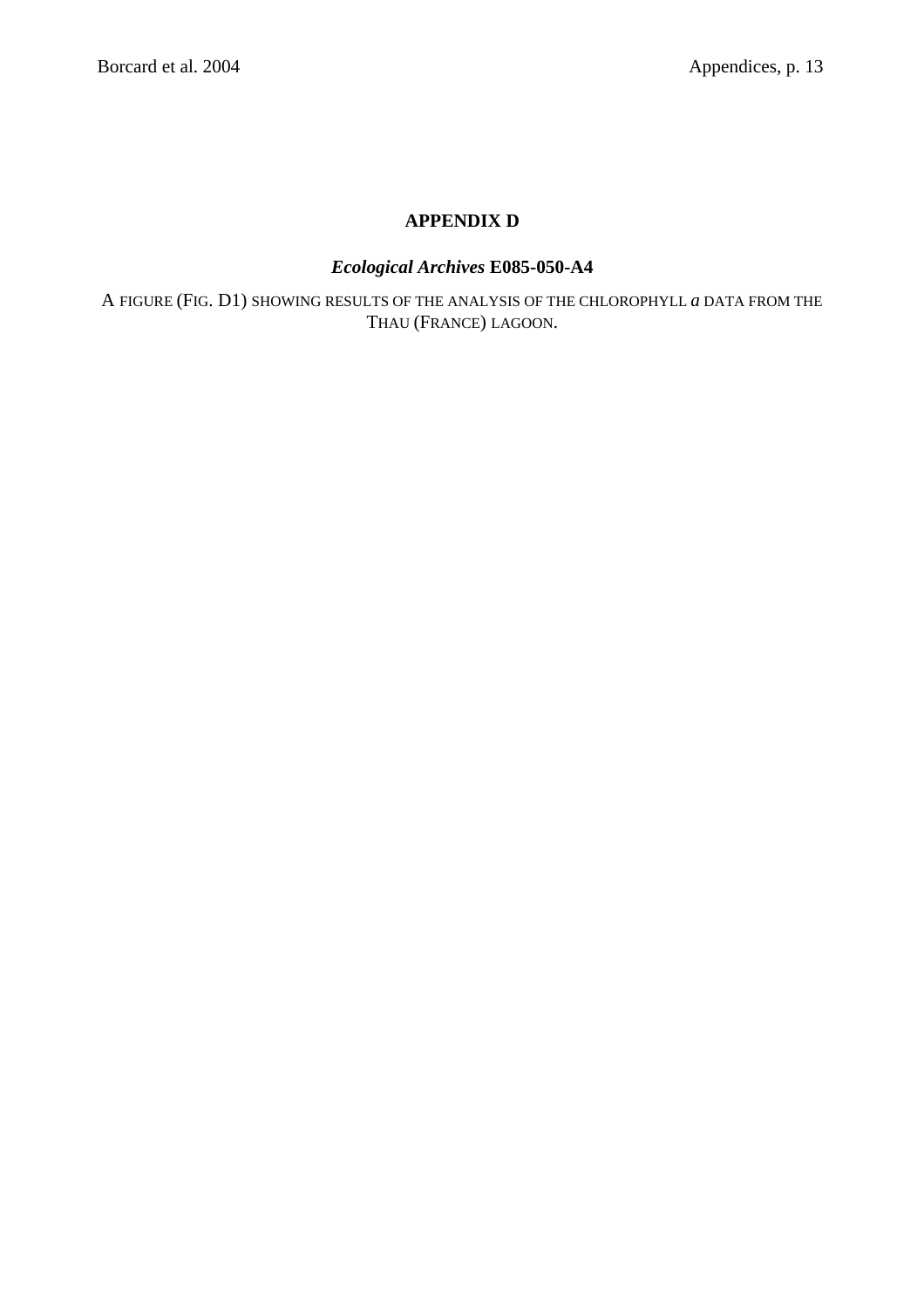![](_page_20_Figure_2.jpeg)

FIG. D1. PCNM analysis of Chl *a* at 63 sampling sites in the Thau marine lagoon. (a) Map of the values of Chl *a* (centered on 0). (b) Broad-scale spatial model of Chl *a*. (c) Intermediate-scale model. (d) Fine-scale model. (b-d) The values forecasted by each model were centered on 0 before mapping. (e-h) Maps of PCNM variables 1, 3, 5, and 8 which, together, form the broadscale model represented in panel b. Filled bubbles: positive values; empty bubbles: negative values.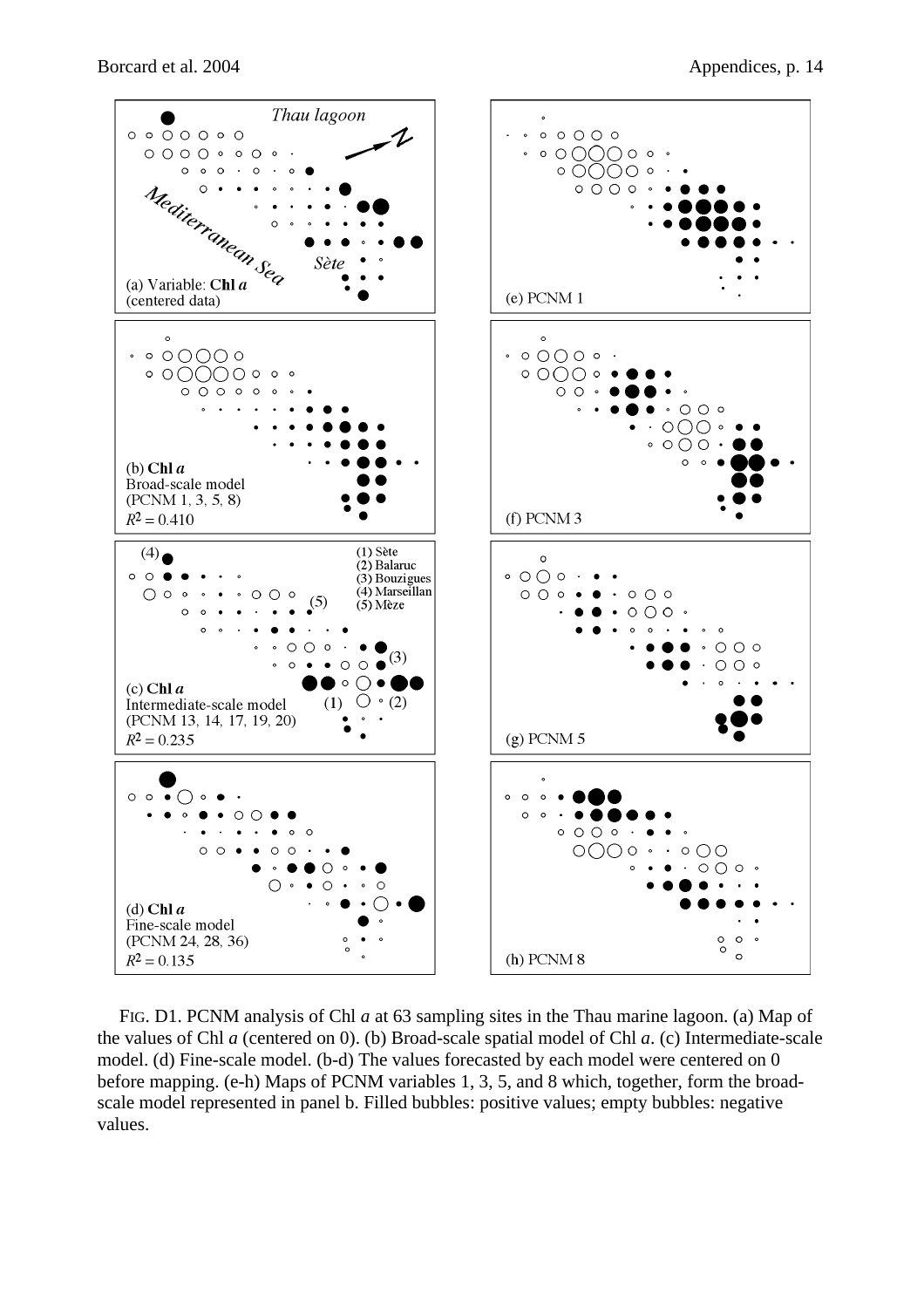# **APPENDIX E**

## *Ecological Archives* **E085-050-A5**

FIVE FIGURES (FIG. E1 TO E5) SHOWING RESULTS OF THE ANALYSIS OF THE ORIBATID MITE DATA FROM ST-HIPPOLYTE (QUÉBEC, CANADA).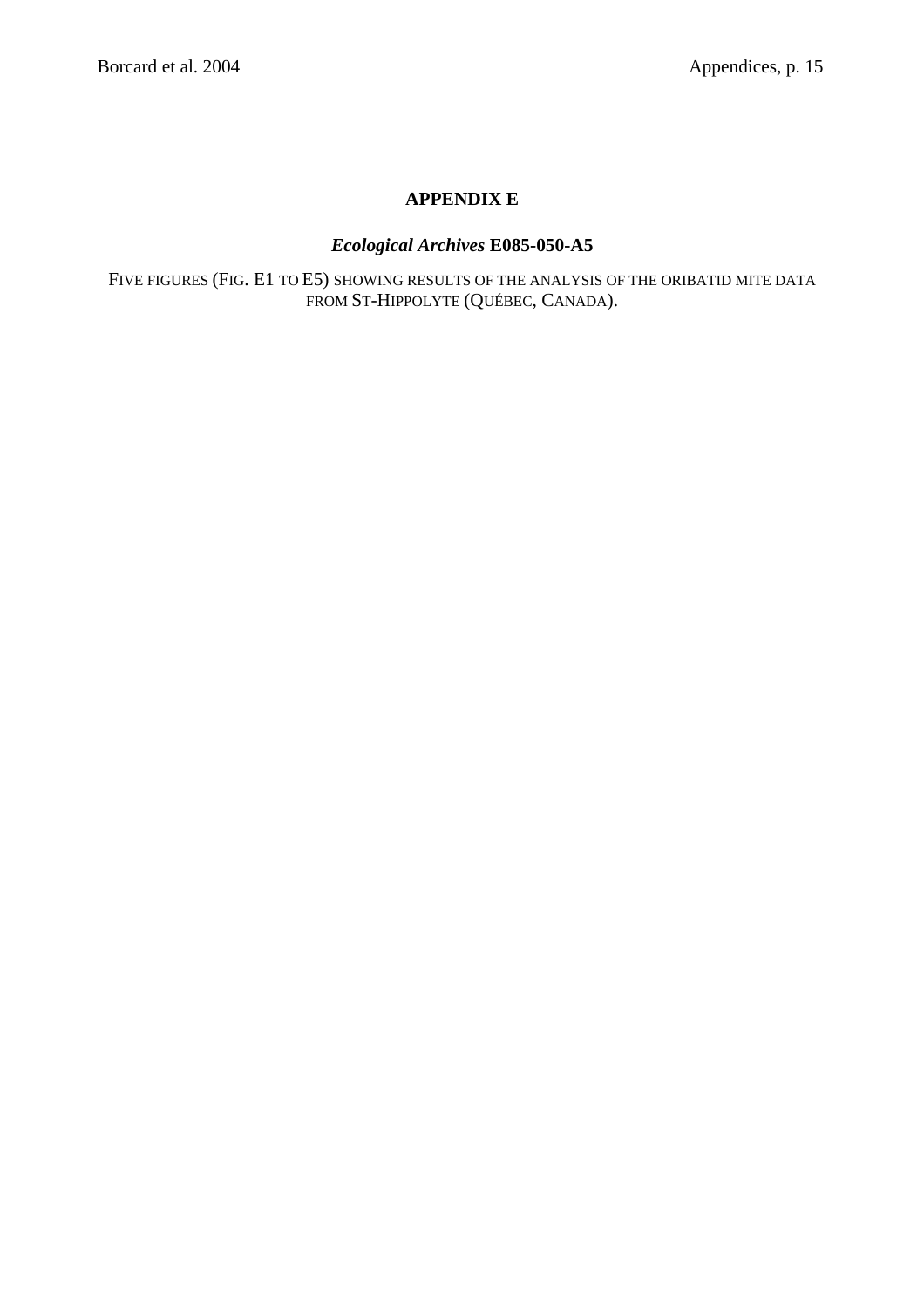![](_page_22_Figure_2.jpeg)

FIG. E1. First canonical axis of an RDA of the Hellinger-transformed Oribatid mite species data explained by the X and Y coordinates of the cores, and two environmental variables explaining this axis significantly.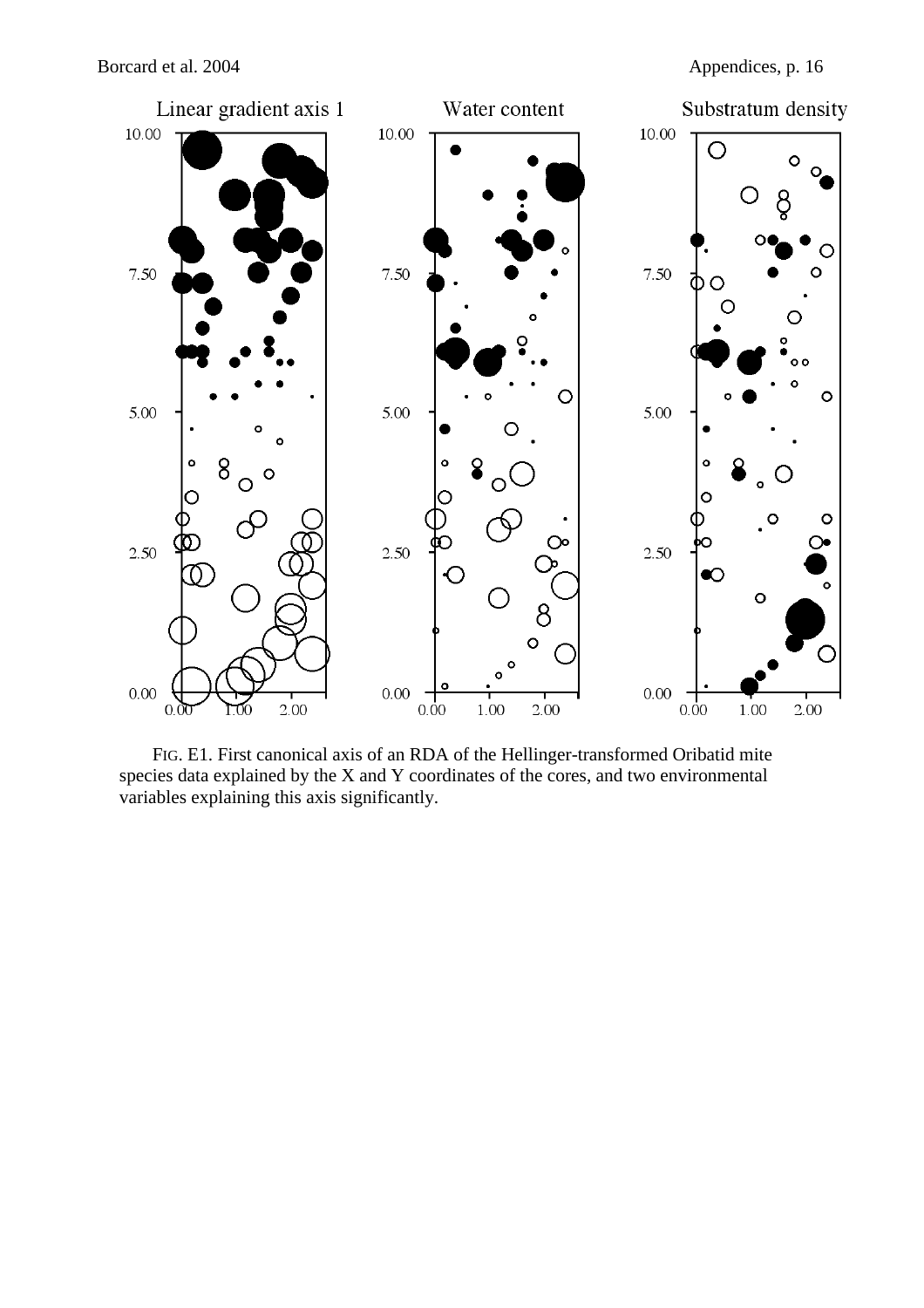![](_page_23_Figure_2.jpeg)

FIG. E2. PCNM 1, 4, 11, 20 and 37 obtained from the irregular sampling design used in the St-Hippolyte Sphagnum moss mat.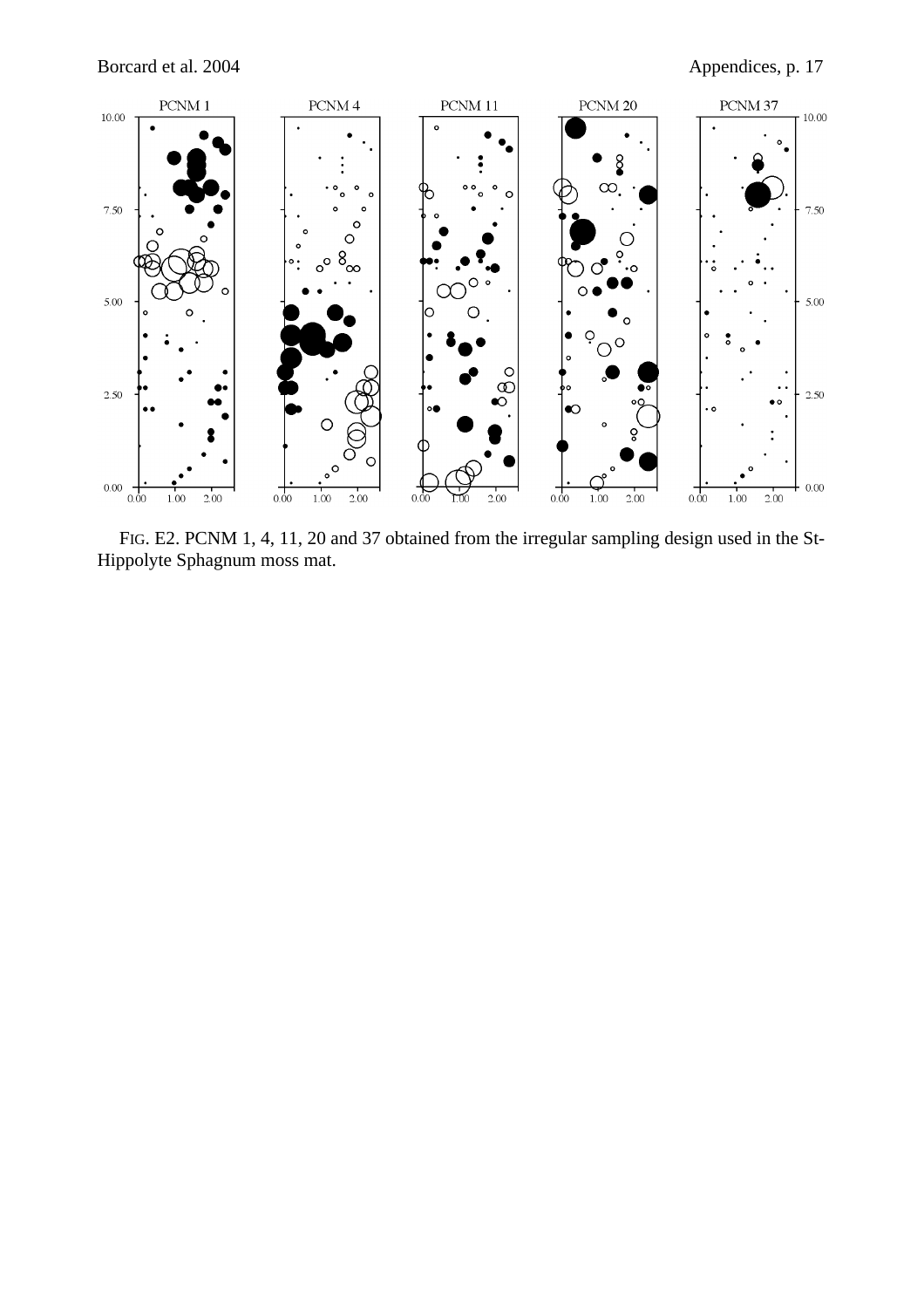![](_page_24_Figure_2.jpeg)

FIG. E3. First canonical axis of a partial RDA of the Hellinger-transformed Oribatid mite species data explained by 12 PCNM variables, with the X and Y coordinates of the cores as covariables, and two environmental variables explaining this axis significantly.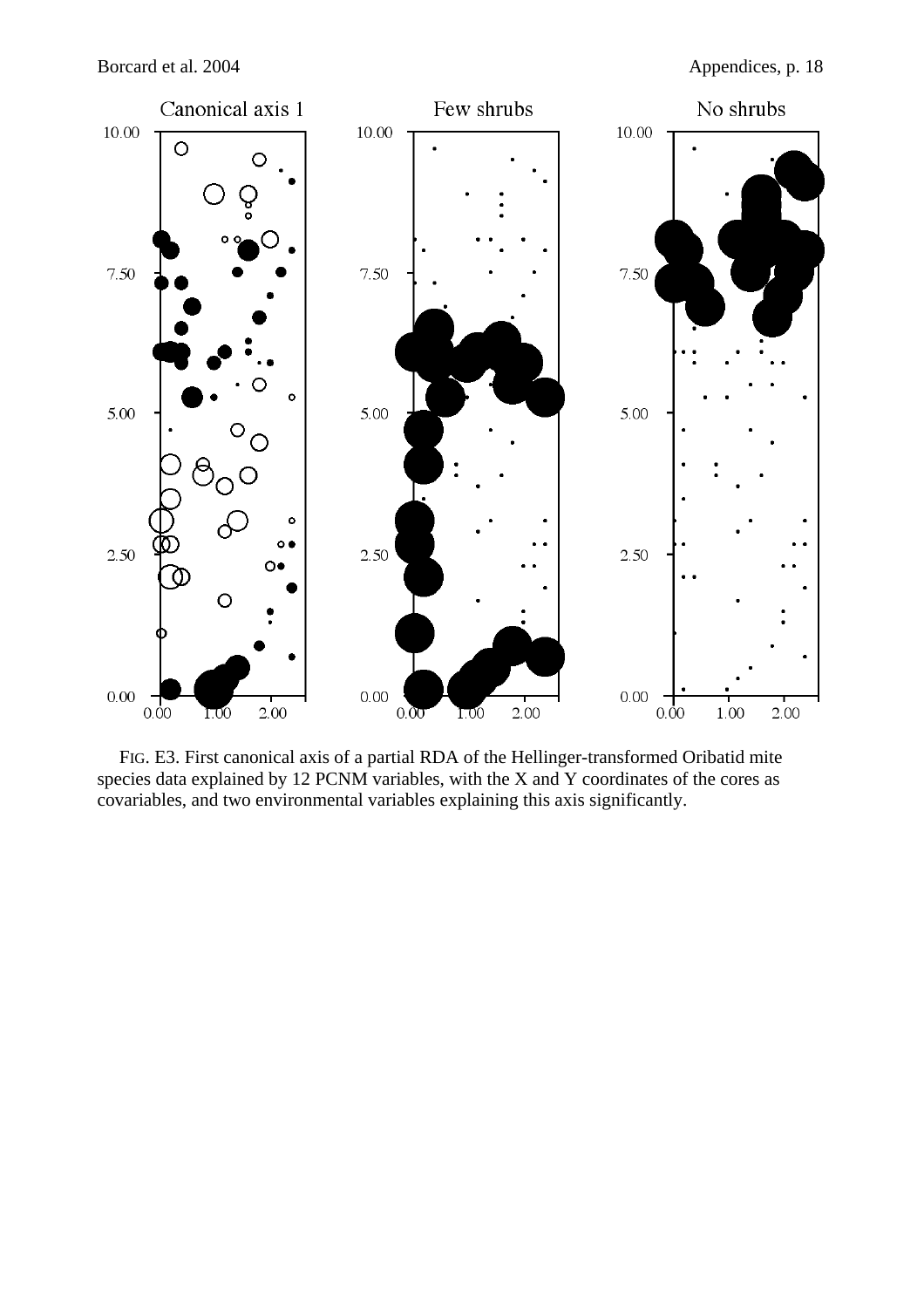![](_page_25_Figure_2.jpeg)

FIG. E4. Second canonical axis of a partial RDA of the Hellinger-transformed Oribatid mite species data explained by 12 PCNM variables, with the X and Y coordinates of the cores as covariables, and two environmental variables explaining this axis significantly.